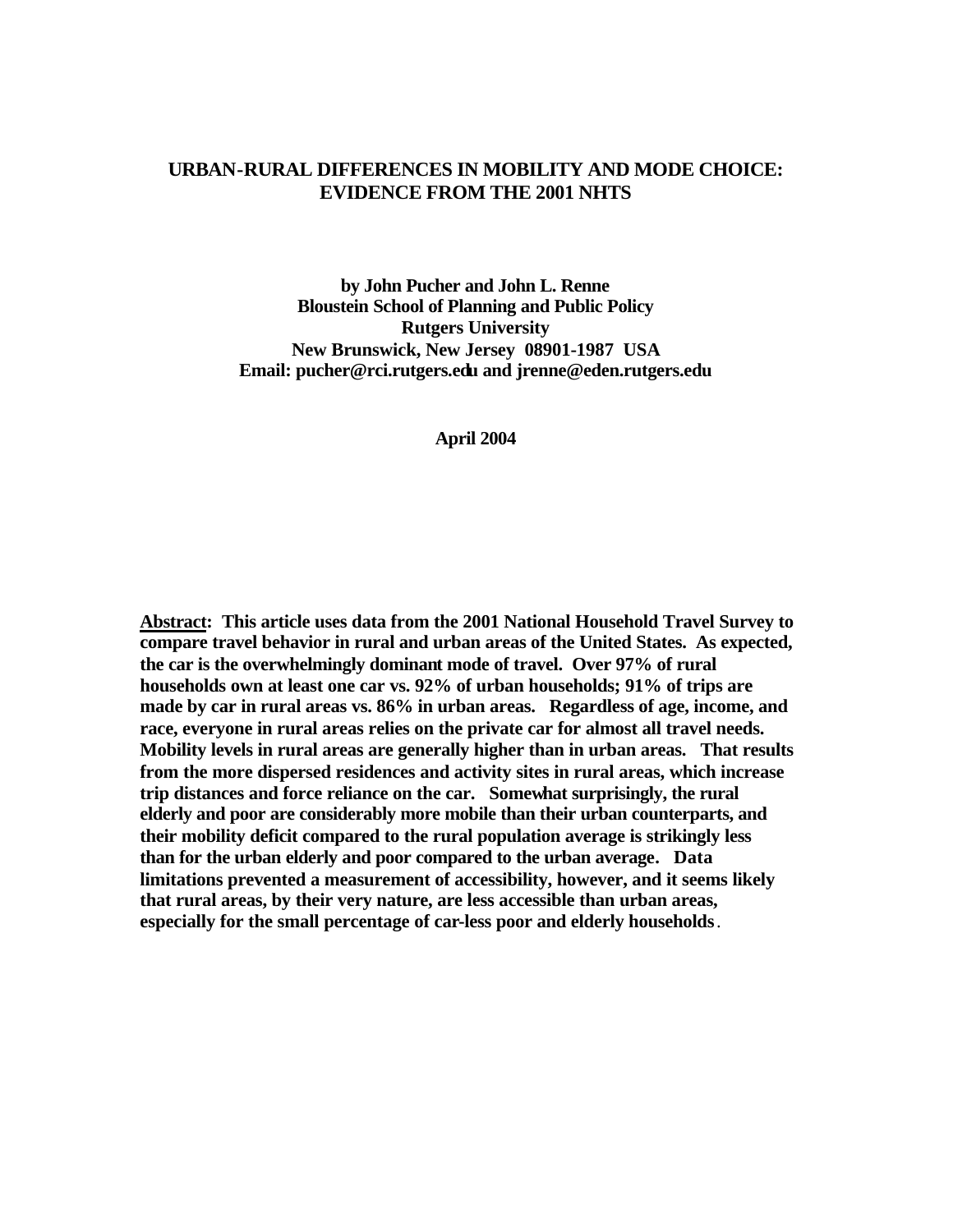# **URBAN-RURAL DIFFERENCES IN MOBILITY AND MODE CHOICE: EVIDENCE FROM THE 2001 NHTS**

**by John Pucher and John L. Renne Bloustein School of Planning and Public Policy Rutgers University New Brunswick, New Jersey 08901-1987 USA Email: pucher@rci.rutgers.edu and jrenne@eden.rutgers.edu**

### **Introduction**

**This paper uses data from the 2001 National Household Travel Survey to compare travel behavior in rural and urban areas of the United States. We examine levels of mobility and choice of mode for local travel, highlighting important differences among socioeconomic groups. The main intent is to determine whether mobility levels and modal choice are significantly different in urban and rural areas, especially for disadvantaged poor and elderly households. While such an analysis of actual mobility levels can help reveal the amount of travel and range of travel options, it can only suggest some possible implications for accessibility, and in particular, the degree to which disadvantaged households can actually reach needed destinations.**

**Our main purpose is simply to present this most recent information on ruralurban differences in mobility and mode choice. An in-depth economic and sociological analysis of the survey data is beyond the scope of this paper, although we note some possibly significant patterns. Many of the rural-urban comparisons**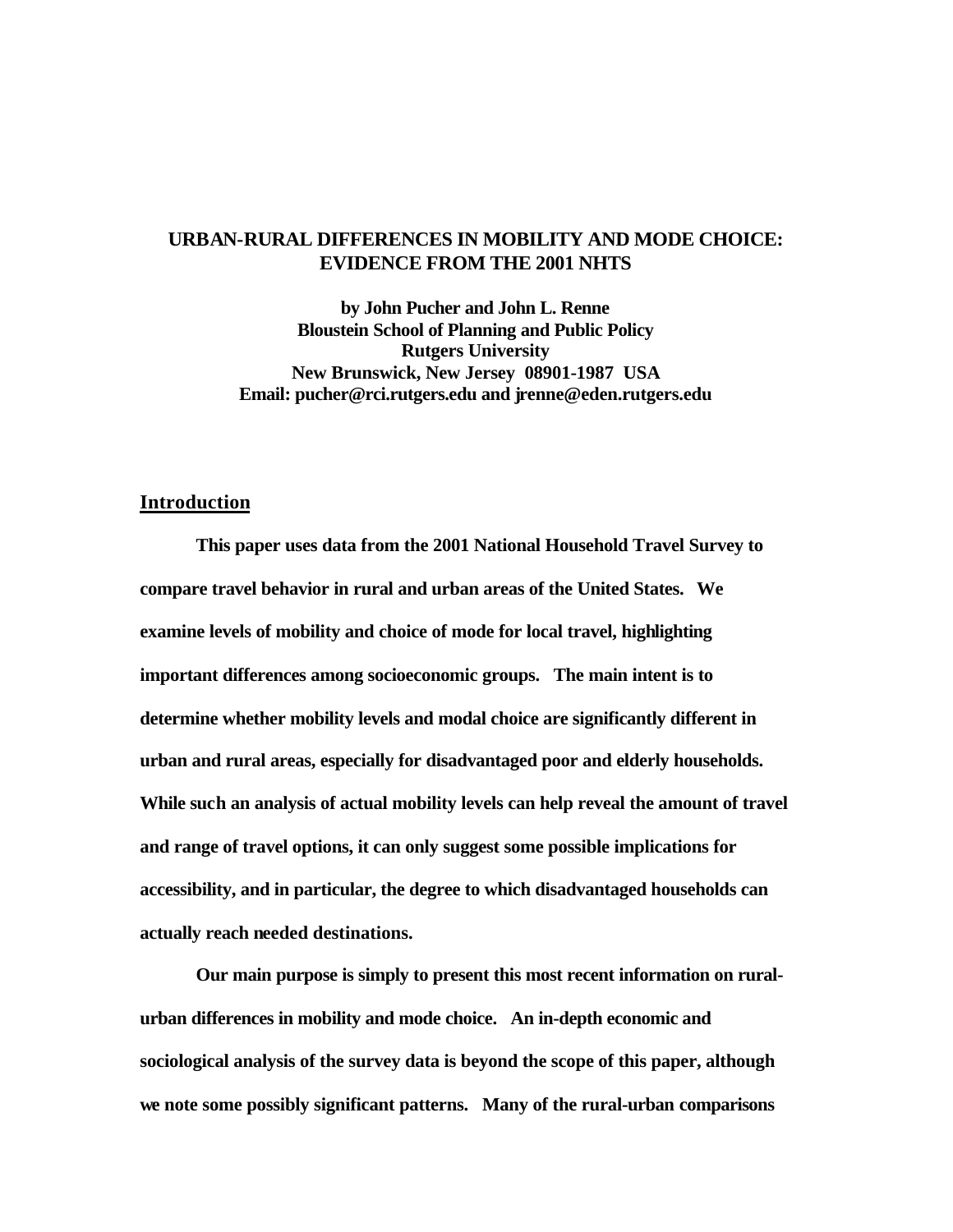**presented here may be interesting in themselves, since they reveal surprising similarities as well as expected differences. Moreover, the information may be useful to other researchers, not only transport planners but also geographers and rural sociologists.**

## **Background on the 2001 National Household Travel Survey**

**The most recent comprehensive survey of personal travel in the United States is the 2001 National Household Travel Survey (NHTS). It is the only national survey that includes both work and non-work trips. The 2000 Census, by comparison, reports only journeys to and from work, less than a fourth of all trips. The 2001 NHTS reports a wide range of information about the socioeconomic characteristics of households as well as their motor vehicle ownership and many aspects of their travel. For example, it reports the number of trips per day and, for each trip, the means of travel, day and time of travel, trip distance, and trip purpose.**

**The 2001 NHTS incorporates several important improvements in survey methodology over its predecessor 1990 and 1995 Nationwide Personal Transportation Surveys (NPTS). For example, walk trips had been significantly underreported in all earlier surveys. Thus, the 2001 NHTS included several special prompts in the survey questionnaire to ensure that all walk trips were reported. Moreover, because earlier surveys had reported some questionable trip lengths, special attention was given to achieving more accurate trip distances. The 2001 survey also collected more detailed information on trips made to access transit services.**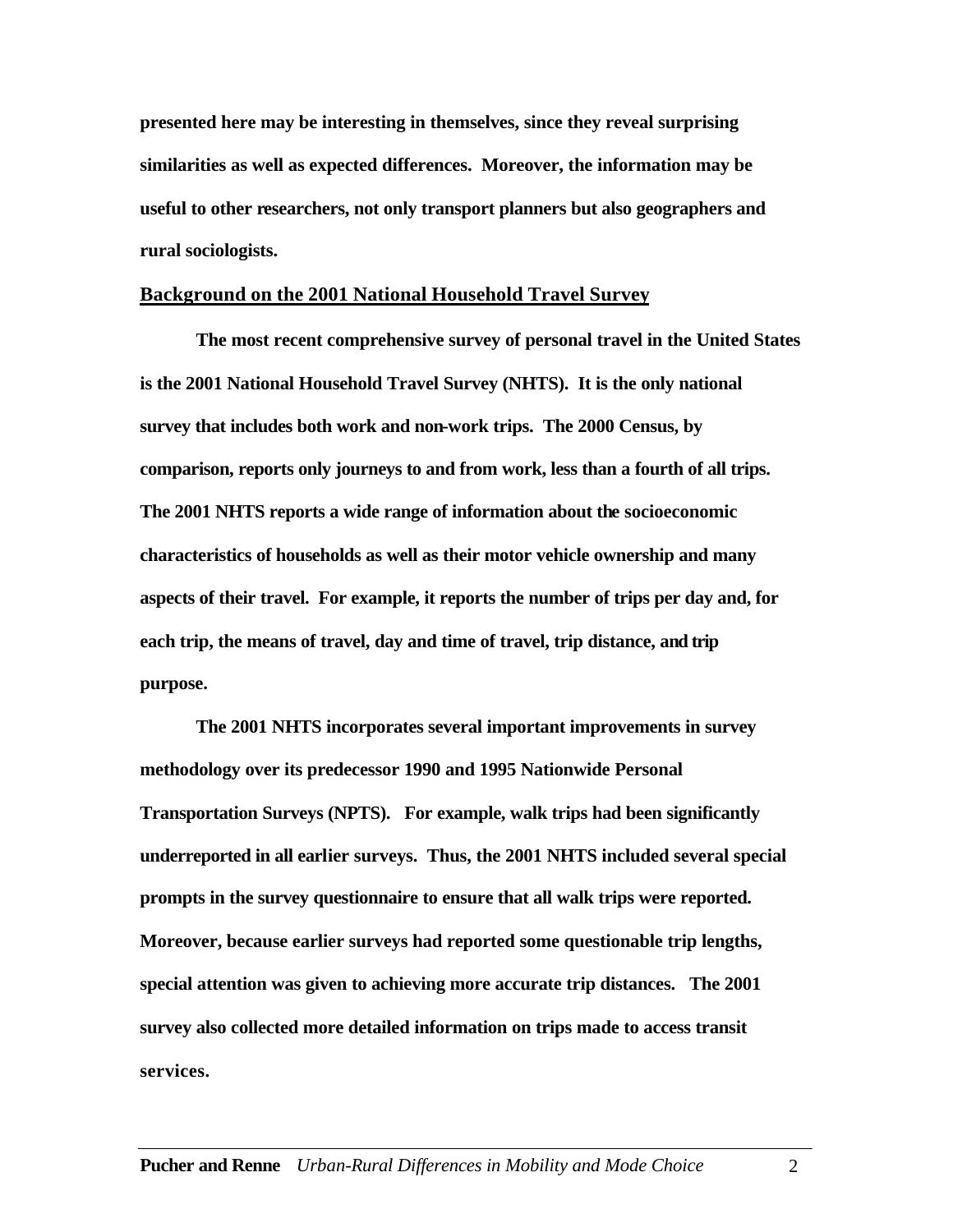**The NHTS still suffers from all the problems of telephone surveys. Most importantly, it undersamples low-income households without telephones. To correct for that problem, survey responses were weighted to make the overall sample representative of the population as a whole. Indeed, the weighting of undersampled households in the 2001 NHTS was more extensive than in any previous survey. The NHTS does not, however, take into account the increasing number of households with only cellular phones that cannot be reached by standard telephone survey techniques.**

**The 2001 NHTS was conducted over the 14-month period from March 2001 to May 2002, thus ensuring coverage of every month of the year. As with the earlier NPTS surveys, the NHTS only includes the civilian, non-institutionalized population of the United States. It explicitly excludes motels, hotels, prisons, military barracks, convents, monasteries, and any living quarters with ten or more unrelated occupants. The NHTS included college students, however, provided that the telephone number reached in a dormitory, fraternity or sorority house was used by fewer than 10 occupants. The 2001 survey interviewed 26,038 households nationwide, including 19,768 households in urban areas and 6,250 households in rural areas.** 

**The NHTS survey data analyzed here (January 2003 release) used the U.S. Census definitions of urban and rural:** 

For Census 2000, the Census Bureau classifies as "urban" all territory, population, and housing units located within an urbanized area (UA) or an urban cluster (UC). It further defines urbanized areas and urban clusters as densely settled territory consisting of core census block groups or blocks that have a population density of at least 1,000 people per square mile and surrounding census blocks that have an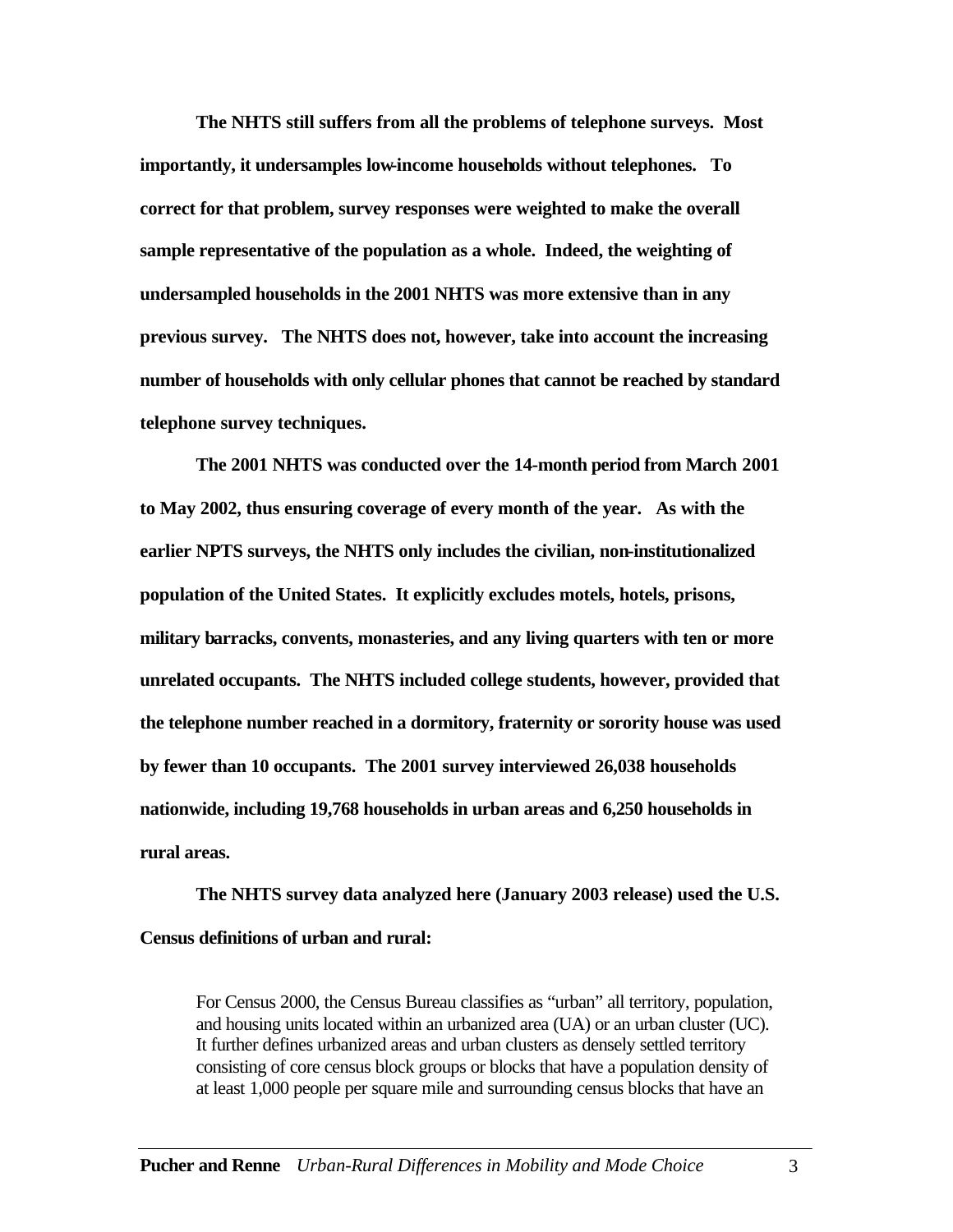overall density of at least 500 people per square mile. In addition, under certain conditions, less densely settled territory may be part of each UA or UC. The Census Bureau defines as "rural" all territory, population, and housing units located outside of UAs and UCs (U.S. Department of Commerce 2002b, pp. 1-3).

**While urbanized areas include only the urban portions of counties, metropolitan areas are delineated on the basis of entire counties, often including rural portions. Thus, the Census's urbanized vs. non-urbanized classification used by the NHTS is more appropriate for dividing our sample into rural and urban portions.**

**There are, in fact, many alternative definitions of rural (Lapping 1992, McConnell and Zetzman 1993, Ricketts 1994, Halfacre 1995, Hibbard and Roemer 1999, U.S. Department of Health and Human Services 2002, U.S. Department of Commerce 2002). Different definitions would obviously yield somewhat different sample selections for the rural vs. urban comparisons. We have simply used the U.S. Census's rural classification available for the NHTS dataset. Overall, 24% of the surveyed households were classified as rural.** 

**In order to isolate local travel, we eliminated all reported trips that exceeded 75 miles in length. The resulting sample included 173,974 trips by urban households and 55,288 trips by rural households. Our trip length limitation excluded 7% of all trips reported by rural households and 8% of all trips reported by urban households. Thus, our attempt to exclude long-distance intercity trips had approximately the same sample reduction impact both for urban and rural households.**

#### **Rural-urban differences in daily trip rates and distance traveled**

**As shown in Table 1, rural households make only slightly fewer trips per person per day than urban households. Although there are some variations by**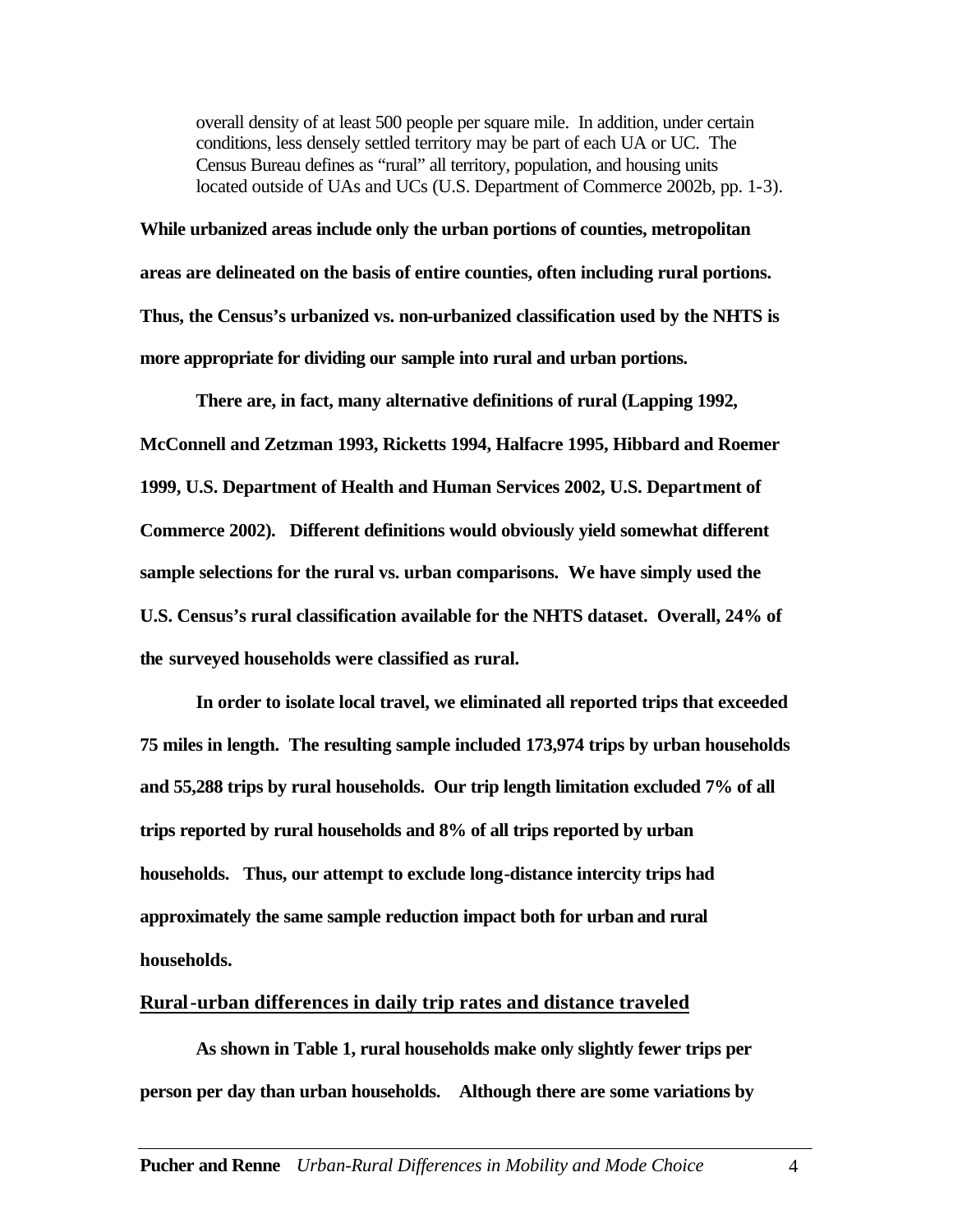**income category, rural households make an average of 5% fewer trips per day than urban households. There is no difference among the poorest households, while the largest difference is among the most affluent households, who make 15% fewer trips per day in rural areas.**

| <b>Household Income</b>                                                                                                                                    |                       | <b>Trips per Day per Person</b> | Miles Traveled per Day per<br><b>Person</b> |       |  |  |
|------------------------------------------------------------------------------------------------------------------------------------------------------------|-----------------------|---------------------------------|---------------------------------------------|-------|--|--|
|                                                                                                                                                            | <b>Rural</b><br>Urban |                                 | <b>Rural</b>                                | Urban |  |  |
| Less than \$20,000                                                                                                                                         | 3.2                   | 3.2                             | 28.5                                        | 17.9  |  |  |
| \$20,000 to \$39,999                                                                                                                                       | 3.7                   | 3.9                             | 35.6                                        | 26.4  |  |  |
| \$40,000 to \$74,999                                                                                                                                       | 4.0                   | 4.2                             | 41.3                                        | 30.2  |  |  |
| \$75,000 to \$99,999                                                                                                                                       | 4.2                   | 4.3                             | 41.6                                        | 30.7  |  |  |
| \$100,000 and over                                                                                                                                         | 4.1                   | 4.8                             | 41.8                                        | 31.8  |  |  |
| All                                                                                                                                                        | 3.8                   | 4.0                             | 37.1                                        | 26.9  |  |  |
| Source: Calculated from the 2001 NHTS by Hikari Nakamoto.<br>Notes: In order to isolate daily travel, the sample was limited to trips of 75 miles or less. |                       |                                 |                                             |       |  |  |

**Table 1. Daily Travel per Capita by Income Class**

**The differences in daily distance traveled are much larger and in the reverse direction. On average, rural households cover 38% more mileage per person per day than urban households. The differences in distance traveled are greatest among the poor, with the rural poor covering 59% more miles per day than their urban counterparts. That is almost twice the 31% difference in daily travel distance between rural and urban affluent households.<sup>1</sup>**

**The same table shows that trip rates and travel distance fall considerably with declining income in both rural and urban areas, but the difference is greater in urban areas. The rural poor make 16% fewer trips per day than the rural average, while the urban poor make 25% fewer trips per day than the urban average.**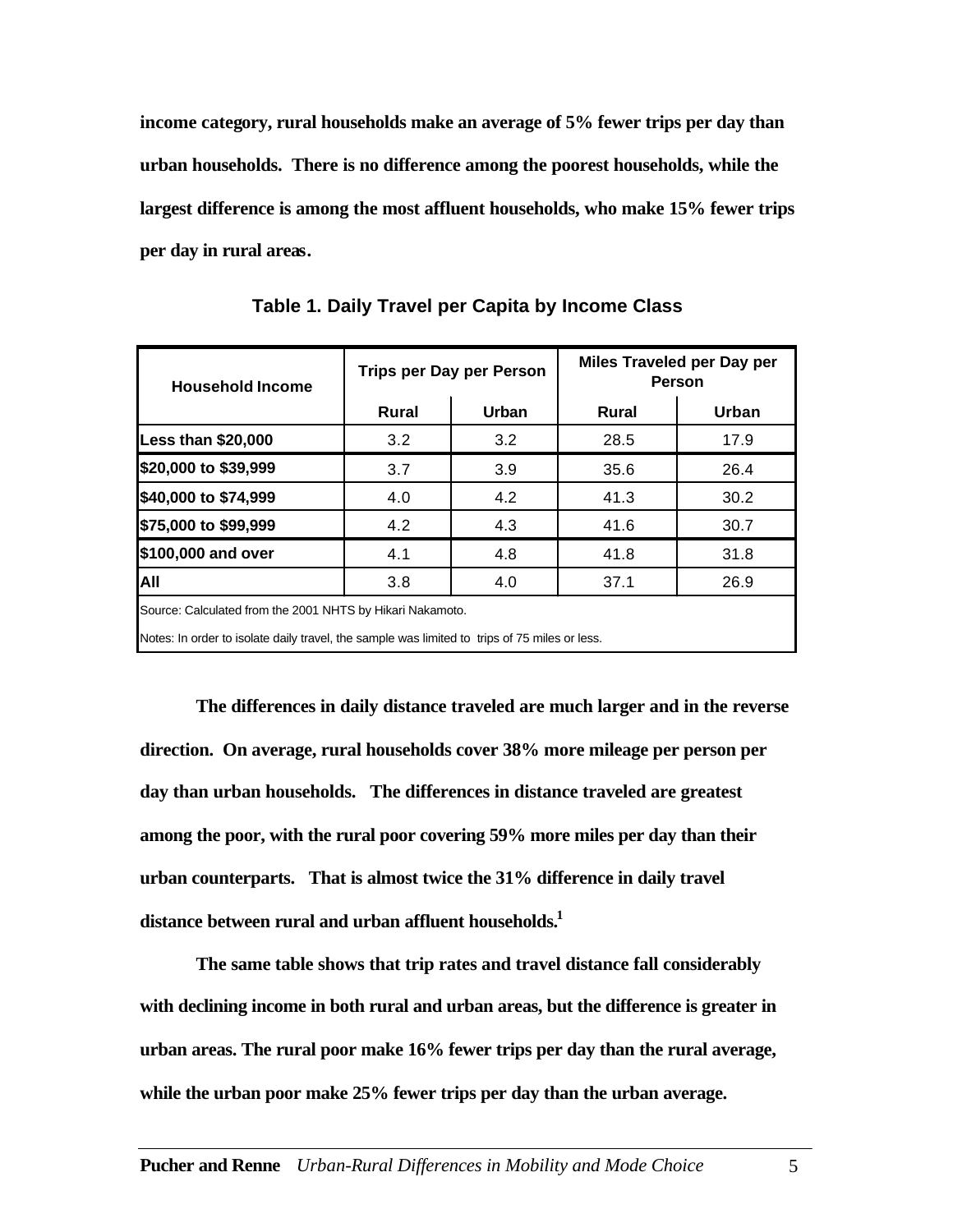**Similarly, the rural poor cover 23% less mileage per day than the rural average, while the urban poor cover 33% less mileage than the urban average.** 

**In short, the relative mobility of the poor appears to be higher in rural areas than in urban areas, both in terms of trip numbers and distances covered. That does not mean that overall accessibility is higher for the rural poor, but the differences in mobility rates between the poor and affluent are smaller in rural areas than in urban areas. Clearly, the rural poor are forced by more dispersed destinations and longer trip distances to be more mobile, while the urban poor are more likely to live in relatively compact communities that permit shorter trips.** 

| Age                                                                                                                                                        |       | <b>Trips per Day per Person</b> | Miles Traveled per Day per<br><b>Person</b> |       |  |
|------------------------------------------------------------------------------------------------------------------------------------------------------------|-------|---------------------------------|---------------------------------------------|-------|--|
|                                                                                                                                                            | Rural | Urban                           | Rural                                       | Urban |  |
| 5 to 15                                                                                                                                                    | 3.3   | 3.4                             | 27.1                                        | 17.1  |  |
| 16 to 24                                                                                                                                                   | 3.9   | 4.0                             | 37.5                                        | 28.3  |  |
| 25 to 39                                                                                                                                                   | 4.2   | 4.4                             | 46.5                                        | 32.9  |  |
| 40 to 64                                                                                                                                                   | 4.1   | 4.4                             | 42.5                                        | 32.4  |  |
| $65+$                                                                                                                                                      | 3.2   | 3.4                             | 26.0                                        | 18.7  |  |
| 65 to 69                                                                                                                                                   | 3.7   | 3.9                             | 31.0                                        | 24.4  |  |
| 70 to 74                                                                                                                                                   | 3.3   | 3.8                             | 26.3                                        | 20.8  |  |
| 75 to 79                                                                                                                                                   | 2.8   | 3.1                             | 24.4                                        | 16.2  |  |
| 80 to 84                                                                                                                                                   | 2.9   | 2.8                             | 22.0                                        | 13.6  |  |
| $85+$                                                                                                                                                      | 2.0   | 1.9                             | 13.9                                        | 9.2   |  |
| All                                                                                                                                                        | 3.8   | 4.0                             | 37.1                                        | 27.0  |  |
| Source: Calculated from the 2001 NHTS by Hikari Nakamoto.<br>Notes: In order to isolate daily travel, the sample was limited to trips of 75 miles or less. |       |                                 |                                             |       |  |

**Table 2. Impact of Age on Mobility Levels**

**As shown in Table 2, mobility rates fall considerably above the age of 65,** 

**both for urban and rural households. With the sole exception of people 80 years of**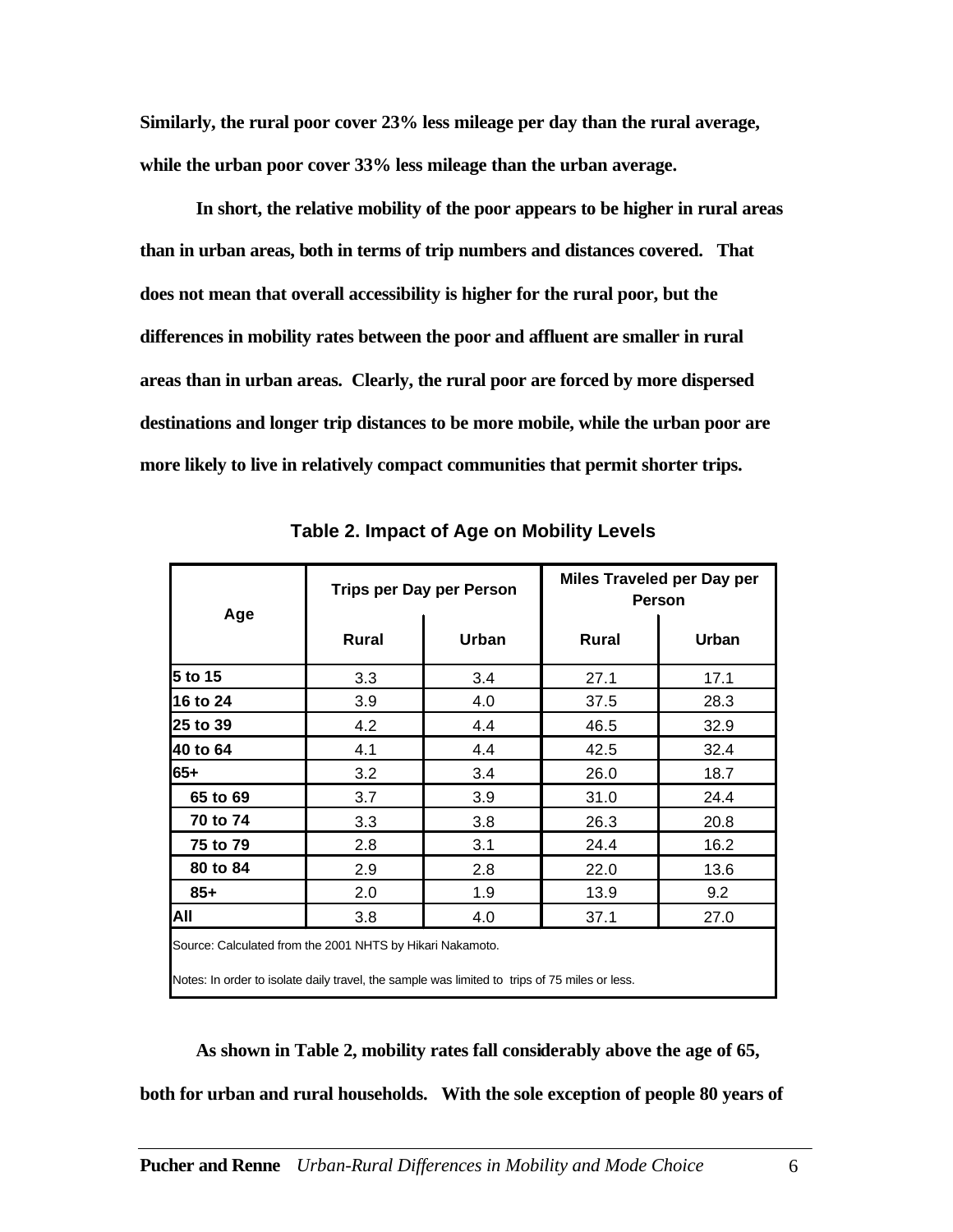**age or older, urban households in every other age category make more trips than their rural counterparts. Yet rural households in every age category, without exception, cover much longer distances per day. For all age groups combined, rural households covered 37% more mileage per day than urban households. Differences are much larger among the most elderly, however. Seniors between 80 and 84 years of age covered 62% more mileage per day than their urban counterparts, and seniors aged 85 or more covered 51% more mileage per day in rural areas.**

**Thus, the very age groups one might have expected to suffer the most from mobility problems in rural areas have the highest levels of mobility relative to their age cohorts in urban areas. Not only do they make slightly more trips per day, but they also cover much longer distances. Of course, these statistics cannot be interpreted as indicating no accessibility problems of rural seniors. In particular, they do not reflect the disadvantage of having virtually no travel options in rural areas, where public transport is almost non-existent, and most trip distances are too long for walking and cycling. The rural elderly without cars are forced to rely on relatives, friends, and neighbors for rides and are thus deprived of their independence as well as flexibility in the timing and route of their travel. They also make about a third fewer trips per day than elderly households with cars and driver's licenses (U.S. Department of Transportation 1999, Glascow and Blakely 2000). For those elderly who have cars and can drive safely, getting around may not be much of a problem, but for those without access to a car, living in such a cardependent environment surely impairs their overall quality of life. Finally, whether**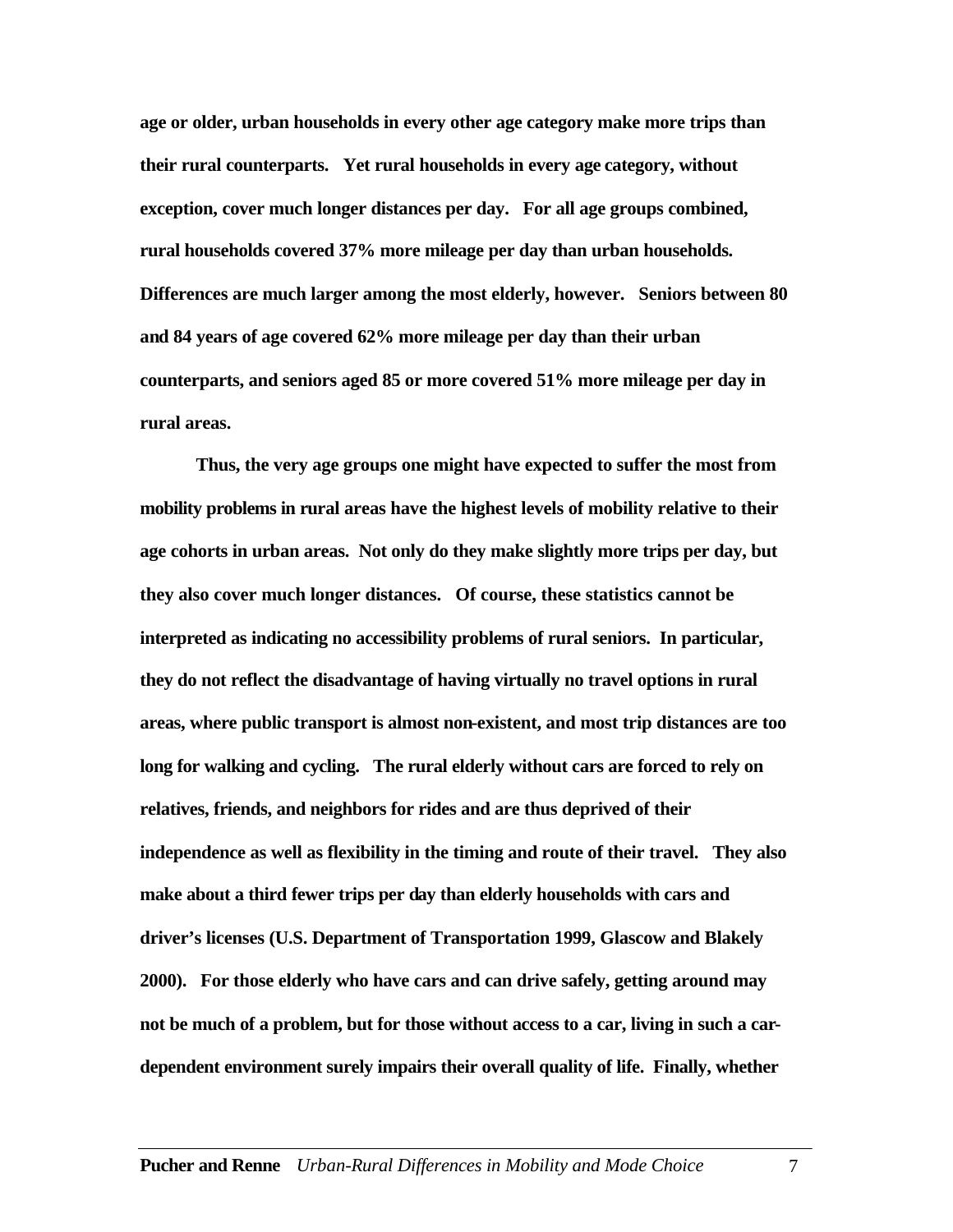**or not they have access to cars, the rural elderly miss out on the daily physical exercise they would get from walking or cycling for some local trips.** 

**Notwithstanding all these warnings about interpreting the NHTS statistics too positively, they do suggest a surprisingly high degree of mobility, especially among the most elderly.**

| <b>Vehicles per</b><br><b>Household</b>                                                                                                                                                 |              | <b>Households</b><br><b>Earning Less than</b><br>\$20,000 | <b>Households</b><br><b>Earning More than</b><br>\$20,000 |      | All          |       |
|-----------------------------------------------------------------------------------------------------------------------------------------------------------------------------------------|--------------|-----------------------------------------------------------|-----------------------------------------------------------|------|--------------|-------|
|                                                                                                                                                                                         | <b>Rural</b> | Urban                                                     | Urban<br>Rural                                            |      | <b>Rural</b> | Urban |
| 0                                                                                                                                                                                       | 11.3         | 26.5                                                      | 0.7                                                       | 3.0  | 3.3          | 8.3   |
|                                                                                                                                                                                         | 44.9         | 48.3                                                      | 14.9                                                      | 28.8 | 22.0         | 33.2  |
| $\mathbf{c}$                                                                                                                                                                            | 27.2         | 17.5                                                      | 41.6                                                      | 43.2 | 38.2         | 37.4  |
| 3 or more                                                                                                                                                                               | 16.5         | 7.7                                                       | 42.7                                                      | 25.0 | 36.5         | 21.1  |
| All                                                                                                                                                                                     | 100          | 100                                                       | 100                                                       | 100  | 100          | 100   |
| Source: Calculated by the authors from the 2001 NHTS.                                                                                                                                   |              |                                                           |                                                           |      |              |       |
| Note: Vehicles include passenger cars, as well as station wagons, pallenger vans, sport-utility vehicles, pickup trucks,<br>light trucks, motorcycles, mopeds, and recational vehicles. |              |                                                           |                                                           |      |              |       |

**Table 3. Vehicle Ownership by Income Class**

# **Rural-urban differences in car ownership**

**Given the lower density of rural areas, and the longer distances between various possible trip origins and destinations, the much greater mileage covered by all rural income and age groups is perhaps inevitable. That high level of rural mobility is made possible almost entirely due to the extensive road network in American rural areas and almost universal car ownership. Indeed, as shown in Table 3, only 11% of poor rural households have no car, compared to 27% of poor urban households. Moreover, 44% of poor rural households have two or more cars, and 17% of poor rural households have three or more cars. Those rates are much higher than in urban areas, where only 25% of poor households have two or more**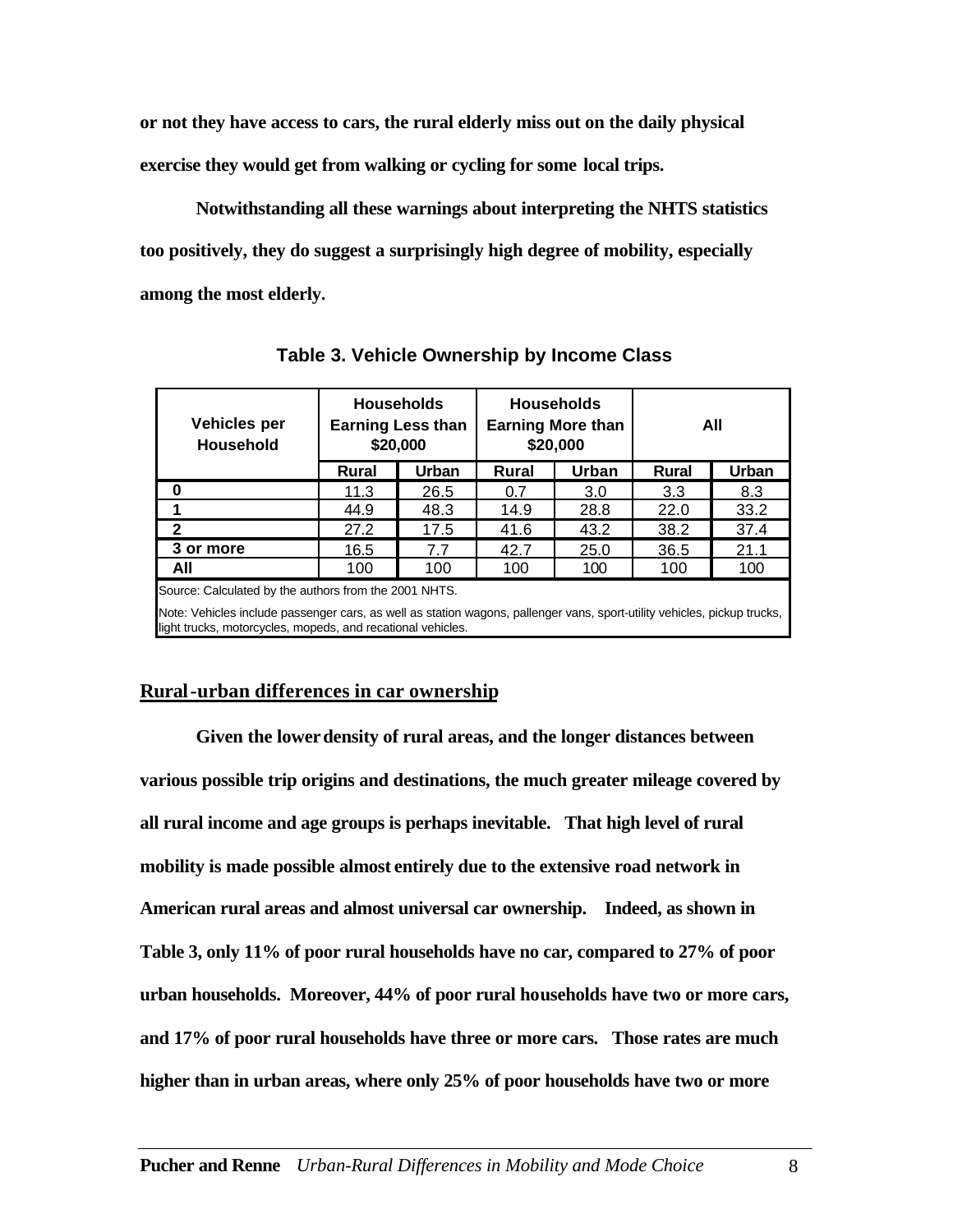**cars, and only 8% have three or more cars. Clearly, the flexible, convenient transportation provided by the private car is virtually indispensable for virtually every rural household, regardless of income.**

**As one would expect, the rate of car ownership increases with income level, both in rural and urban areas. For example, 84% of all non-poor rural households have two or more cars, and 43% have three or more cars, roughly twice the percentages for poor households. It is noteworthy, however, that the car ownership gap between the poor and non-poor is considerably larger in urban areas, probably because the urban poor are more likely to live in denser, central city areas with public transport services and more walkable trip distances. Thus, there is a 24% gap between the urban poor and non-poor in their percentages of car-less households, compared to a gap of only 10% between the rural poor and non-poor.**

|                                                                                               | <b>Vehicles per Household</b> |             |                    |       |  |  |  |
|-----------------------------------------------------------------------------------------------|-------------------------------|-------------|--------------------|-------|--|--|--|
| <b>Mode of Transportation</b>                                                                 |                               | <b>None</b> | <b>One or More</b> |       |  |  |  |
|                                                                                               | Rural                         | Urban       | <b>Rural</b>       | Urban |  |  |  |
| <b>Auto</b>                                                                                   | 63.5                          | 34.1        | 90.8               | 87.8  |  |  |  |
| SOV <sup>1</sup>                                                                              | 21.4                          | 5.2         | 39.5               | 38.5  |  |  |  |
| HOV <sup>2</sup>                                                                              | 42.1                          | 28.9        | 51.3               | 49.3  |  |  |  |
| <b>Transit</b>                                                                                | 1.0                           | 19.1        | 0.1                | 1.1   |  |  |  |
| <b>Total Nonmotorized</b>                                                                     | 24.4                          | 43.5        | 5.9                | 9.2   |  |  |  |
| Walk                                                                                          | 20.9                          | 41.1        | 5.3                | 8.9   |  |  |  |
| <b>Bicycle</b>                                                                                | 3.5                           | 2.4         | 0.6                | 0.8   |  |  |  |
| <b>School Bus</b>                                                                             | 6.0                           | 1.5         | 2.7                | 1.5   |  |  |  |
| <b>Other</b>                                                                                  | 5.1                           | 1.8         | 0.5                | 0.5   |  |  |  |
| All                                                                                           | 100.0                         | 100.0       | 100.0              | 100.0 |  |  |  |
| Source: Calculated by the authors from the 2001 NHTS.                                         |                               |             |                    |       |  |  |  |
| Notes: In order to isolate daily travel, the sample was limited to trips of 75 miles or less. |                               |             |                    |       |  |  |  |
| 1. SOV (single occupancy vehicle) includes vehicles with driver and no plssengers.            |                               |             |                    |       |  |  |  |
| 2. HOV (high occupancy vehicle) includes vehicles with two or more occupants.                 |                               |             |                    |       |  |  |  |

**Table 4. Impact of Auto Ownership on Mode Choice**

**The availability of a car has an enormous impact on a household's travel** 

**behavior. As shown in Table 4, even households with no cars make 64% of their**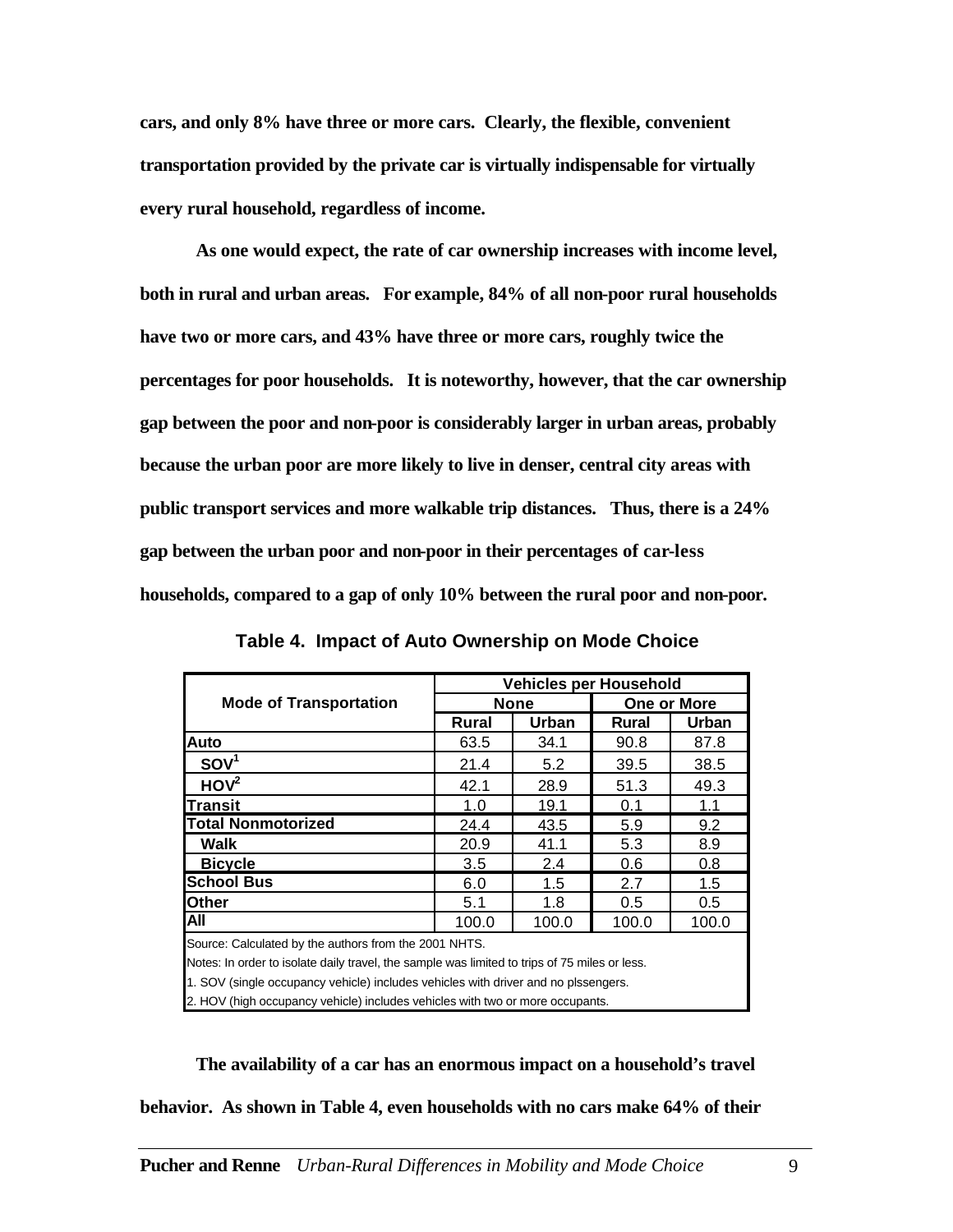**daily trips by car in rural areas, roughly twice the percentage of car trips made by car-less households in urban areas (34%). With the availability of at least one car, virtually all trips are made by car, both in rural and urban areas (91% vs. 88%, respectively). Almost no one in rural areas uses public transport; even households without cars make only 1% of their trips by public transport, not much different from the 0.1% among households with cars. The drop in transit use with car ownership is far more dramatic in urban areas, falling from 19% for households without a car to only 1% of trips by households with a car.** 

**Having a car has a considerable impact, however, on levels of walking and cycling in rural areas. The percentage of trips by walking drops from 21% to only 5%, and the percentage of bike trips drops from 3.5% to only 0.6%. The percentage of walk trips in urban areas falls even more as households get cars: from 41% to only 9% of all trips. The percentage of bike trips falls slightly less in urban areas: from 2.4% to 0.8%. It is also noteworthy that the rural car-less rely somewhat more than the urban car-less on bicycling for daily travel (3.5% vs. 2.4%). That might be due to higher cycling speeds that permit coverage of the longer distances in rural areas. Since many rural roads are lightly traveled, some are probably ideal for cycling, although in most cases, rural trip distances exceed the practical range of bike trips.** 

### **Impacts of income, race, and age on choice of travel mode**

**All income, race, and age groups in rural areas are almost entirely dependent on the car for all their trip purposes. As shown in Table 5, even the rural poor make 89% of their trips by car, much higher than the 76% of car trips made by the**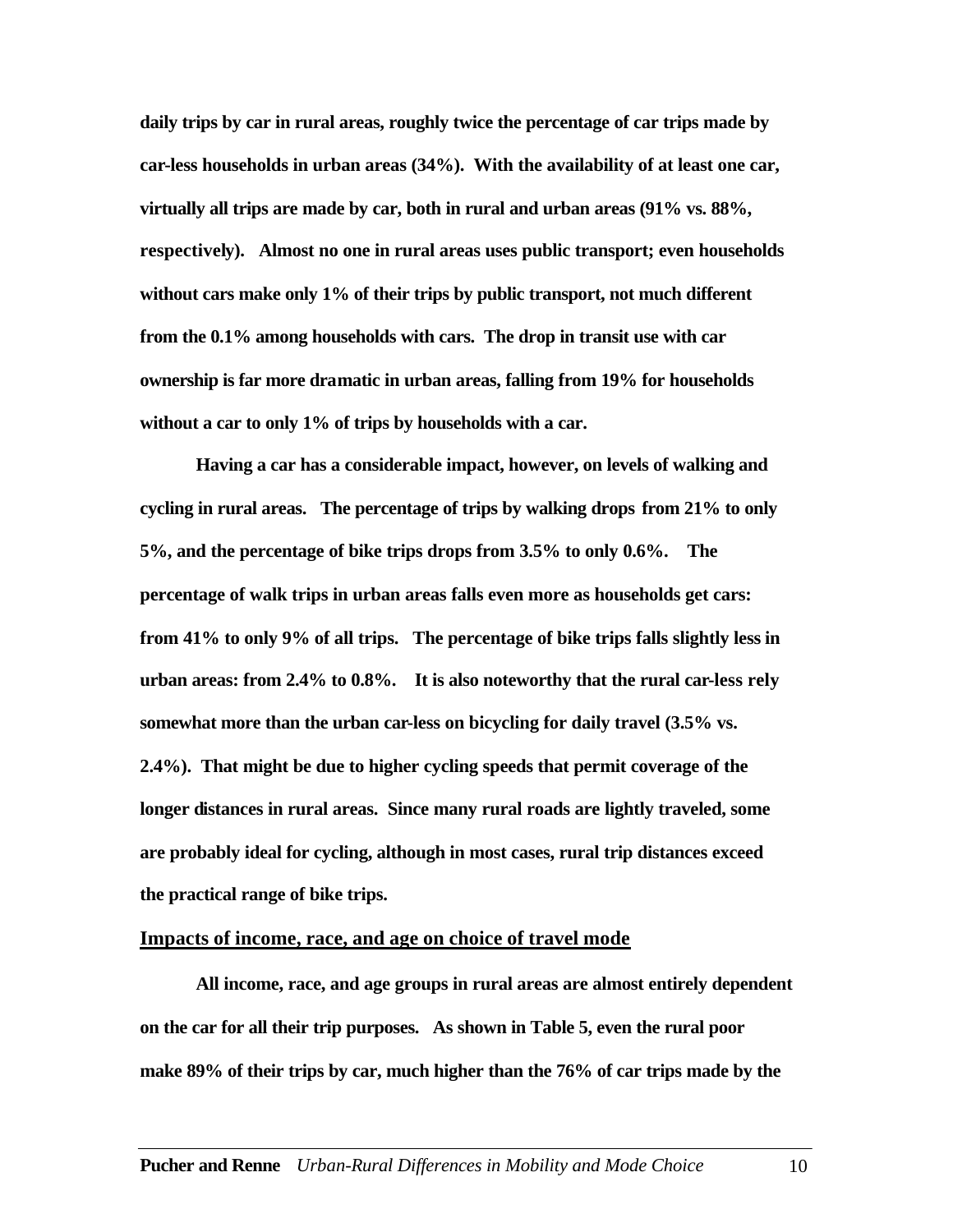| <b>Means of Transportation</b>                        | <b>Households Earning</b><br><b>Less than \$20,000</b> |       | <b>Households Earning</b><br>More than \$20,000 |       | All          |       |  |
|-------------------------------------------------------|--------------------------------------------------------|-------|-------------------------------------------------|-------|--------------|-------|--|
|                                                       | <b>Rural</b>                                           | Urban | Rural                                           | Urban | <b>Rural</b> | Urban |  |
| <b>Auto</b>                                           | 89.4                                                   | 75.9  | 90.7                                            | 87.5  | 90.5         | 85.9  |  |
| SOV <sup>1</sup>                                      | 35.8                                                   | 30.0  | 40.0                                            | 38.5  | 39.3         | 37.3  |  |
| HOV <sup>2</sup>                                      | 53.6                                                   | 45.9  | 50.7                                            | 49.0  | 51.2         | 48.6  |  |
| lTransit                                              | 0.3                                                    | 4.6   | 0.1                                             | 1.2   | 0.1          | 1.7   |  |
| Total Nonmotorized                                    | 7.2                                                    | 17.0  | 5.9                                             | 9.4   | 6.1          | 10.4  |  |
| Walk                                                  | 6.0                                                    | 16.2  | 5.2                                             | 8.5   | 5.3          | 9.5   |  |
| <b>Bicycle</b>                                        | 1.2                                                    | 0.9   | 0.7                                             | 0.9   | 0.8          | 0.9   |  |
| <b>School Bus</b>                                     | 2.9                                                    | 1.9   | 2.7                                             | 1.4   | 2.7          | 1.5   |  |
| <b>Other</b>                                          | 0.3                                                    | 0.5   | 0.6                                             | 0.5   | 0.6          | 0.5   |  |
| IAII                                                  | 100.0                                                  | 100.0 | 100.0                                           | 100.0 | 100.0        | 100.0 |  |
| Source: Calculated by the authors from the 2001 NHTS. |                                                        |       |                                                 |       |              |       |  |

| Table 5. Modal Split by Income Group |  |  |  |  |
|--------------------------------------|--|--|--|--|
|--------------------------------------|--|--|--|--|

Notes: In order to isolate daily travel, the sample was limited to trips of 75 miles or less.

1. SOV (single occupancy vehicle) includes vehicles with driver and no plssengers.

2. HOV (high occupancy vehicle) includes vehicles with two or more occupants.

**urban poor. Indeed, the poor and non-poor in rural areas make virtually the same percentage of their trips by car (89% vs. 91%). Within urban areas, the poor are far more likely than the affluent to live in central cities with shorter, more walkable trip distances and the most public transport services. In rural areas, both the poor and non-poor live at low densities, with long trip distances and very little public transport service. In fact, 38% of rural Americans live in areas that have no public transit service at all (U.S. Department of Transportation 2001, pg. 13).** 

**While the poor walk about twice as much as the non-poor in urban areas, the walk share of trips is about the same for the poor and non-poor in rural areas (6% vs. 5%). Similarly, both the poor and non-poor in rural areas make only a tiny percentage of their trips by public transit (0.3% vs. 0.1%), while the difference is much larger in urban areas (5% vs. 1%). The rural poor rely slightly more than**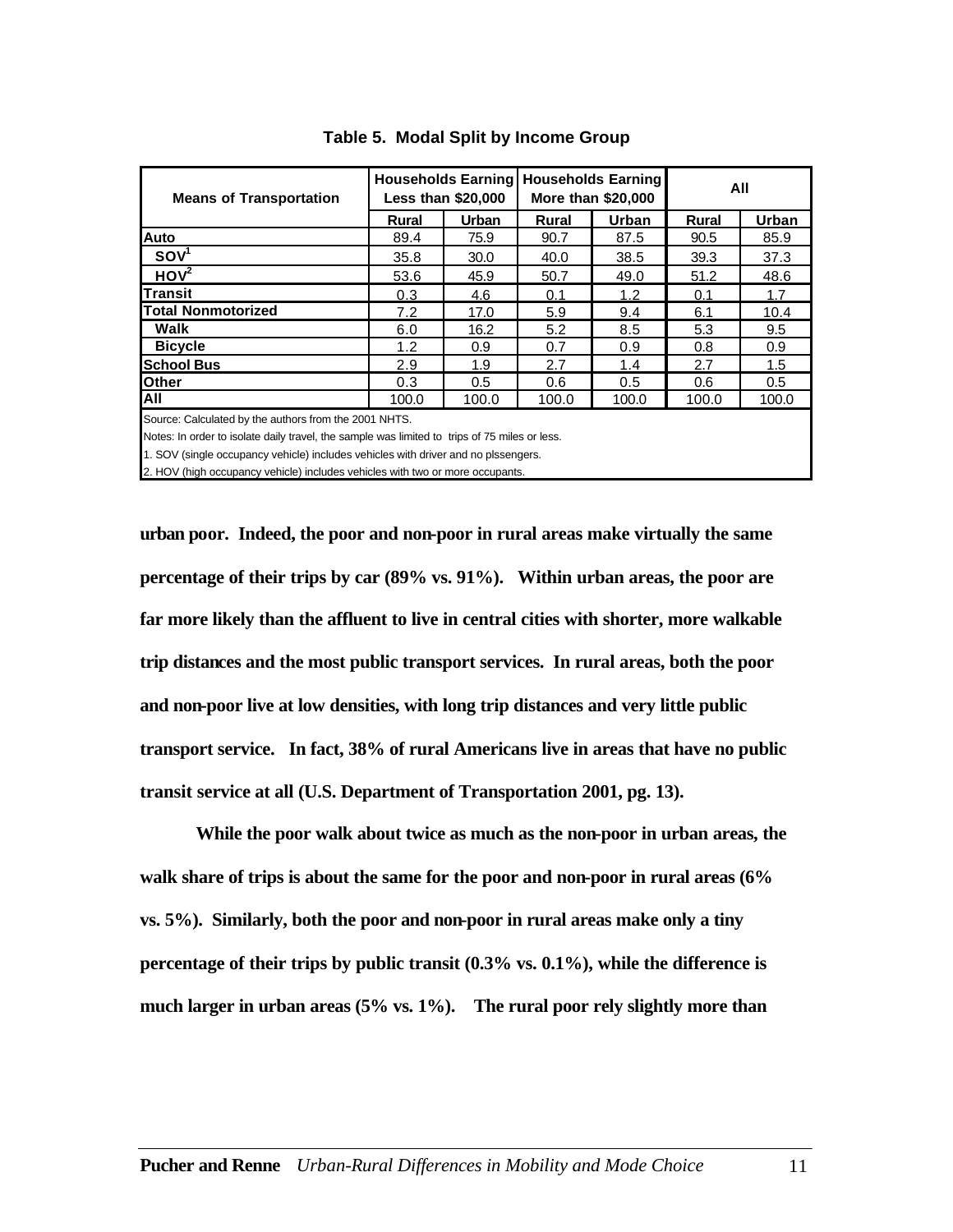**the urban poor on both cycling (1.2% vs. 0.7% of trips) and the school bus (2.9% vs.** 

**1.9%). The main point, however, is that the car is practically the only way** 

**everyone gets around in rural areas, regardless of income.**

| <b>Mode of Transportation</b>                        | <b>Black</b> |       | <b>Hispanic</b> |              | White        |       |
|------------------------------------------------------|--------------|-------|-----------------|--------------|--------------|-------|
|                                                      | <b>Rural</b> | Urban | <b>Rural</b>    | <b>Urban</b> | <b>Rural</b> | Urban |
| Auto                                                 | 90.6         | 78.9  | 89.7            | 83.1         | 90.5         | 87.6  |
| SOV <sup>1</sup>                                     | 35.8         | 35.7  | 31.0            | 27.5         | 40.5         | 40.1  |
| HOV <sup>2</sup>                                     | 54.7         | 43.2  | 58.7            | 55.5         | 50.1         | 47.6  |
| lTransit                                             | 0.3          | 5.3   | 0.5             | 2.4          | 0.1          | 0.9   |
| <b>Total Nonnotorized</b>                            | 4.3          | 13.2  | 5.5             | 12.6         | 6.3          | 9.6   |
| <b>Walk</b>                                          | 3.9          | 12.6  | 4.8             | 11.8         | 5.5          | 8.6   |
| <b>Bicycle</b>                                       | 0.4          | 0.6   | 0.7             | 0.9          | 0.8          | 0.9   |
| <b>School Bus</b>                                    | 4.1          | 2.1   | 3.8             | 1.5          | 2.4          | 1.3   |
| <b>Other</b>                                         | 0.7          | 0.4   | 0.6             | 0.4          | 0.6          | 0.5   |
| All                                                  | 100          | 100   | 100             | 100          | 100          | 100   |
| Source: Calculated by the authors from the 2001 NHTS |              |       |                 |              |              |       |

**Table 6. Variation in Modal Choice by Race/Ethnicity**

Source: Calculated by the authors from the 2001 NHTS.

Notes: In order to isolate daily travel, the sample was limited to trips of 75 miles or less.

1. SOV (single occupancy vehicle) includes vehicles with driver and no plssengers.

2. HOV (high occupancy vehicle) includes vehicles with two or more occupants.

3. The Hispanic category was defined to be mutually exclusive of blacks and whites.

**The same is true of racial groups, as shown in Table 6. Indeed, there is virtually no difference at all in rural areas in the car share of trips between blacks (91%), Hispanics (90%), and whites (91%). By comparison, car shares of travel differ considerably more in urban areas: 79% for blacks, 83% for Hispanics, and 88% for whites. One notable difference is that, in rural areas Hispanics use transit more than blacks, while in urban areas, blacks use transit more than Hispanics. Moreover, Hispanics bicycle at about the same rate as whites and considerably more than blacks, both in urban and rural areas. All three groups rely about twice as much on school bus transport in rural areas as in urban areas, highlighting the crucial role of school bus systems in rural areas.**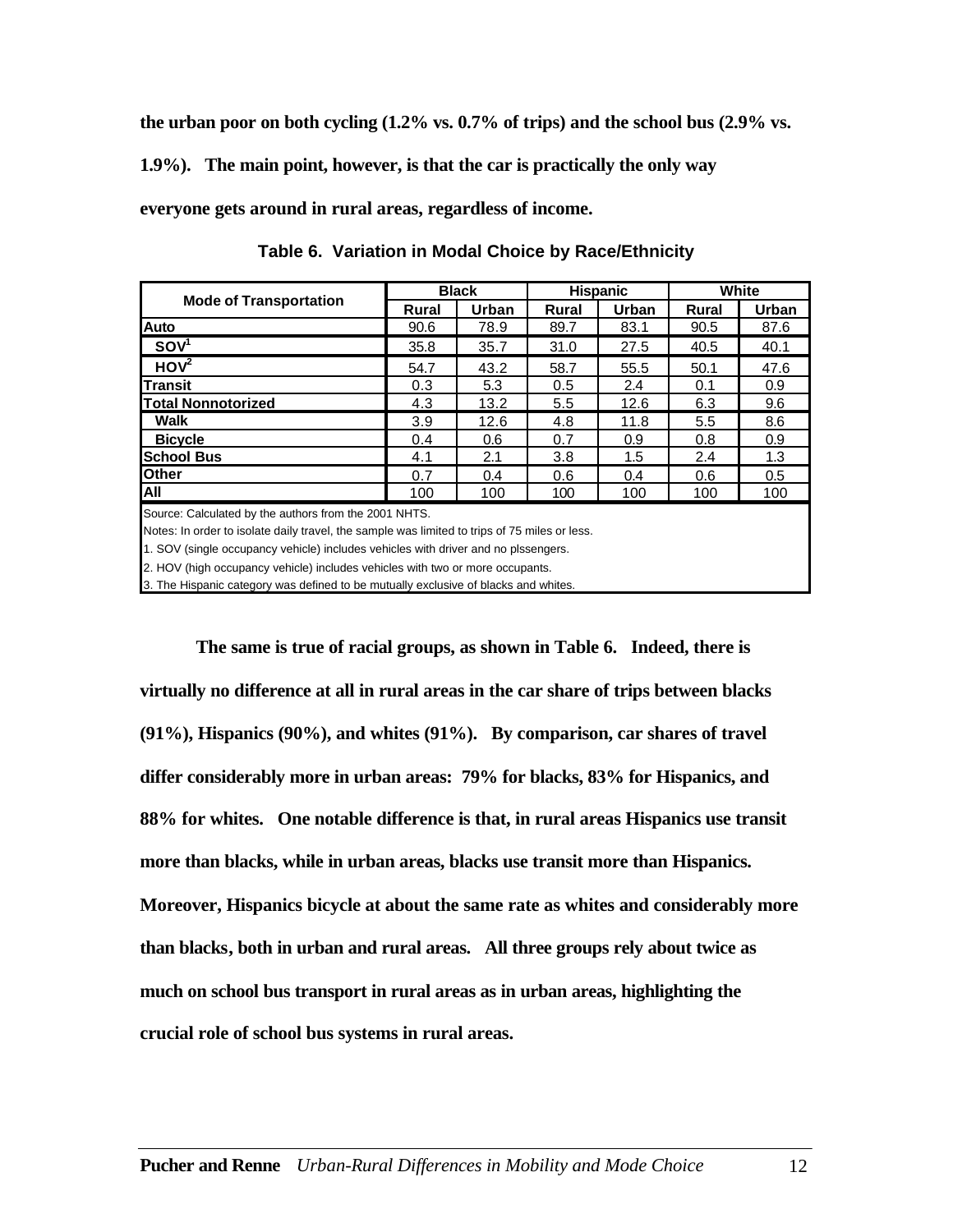### **Somewhat surprisingly, there is almost no difference between rural and**

**urban areas in the reliance of the elderly on cars (92% vs. 89% of trips). As shown** 

|                                                                                               | <b>Children</b> |              |       | Adults <sup>4</sup> |              | Seniors <sup>5</sup> |  |
|-----------------------------------------------------------------------------------------------|-----------------|--------------|-------|---------------------|--------------|----------------------|--|
| <b>Mode of Transportation</b>                                                                 | <b>Rural</b>    | <b>Urban</b> | Rural | Urban               | <b>Rural</b> | Urban                |  |
| Auto                                                                                          | 73.0            | 70.7         | 94.0  | 88.2                | 92.2         | 89.1                 |  |
| SOV <sup>1</sup>                                                                              | 0.8             | 0.5          | 50.8  | 46.7                | 43.6         | 45.7                 |  |
| $\overline{HOV}^2$                                                                            | 72.2            | 70.2         | 43.2  | 41.5                | 48.6         | 43.4                 |  |
| Transit                                                                                       | 0.1             | 1.1          | 0.2   | 2.0                 | 0.1          | 1.3                  |  |
| <b>Total Nonmotorized</b>                                                                     | 11.2            | 18.4         | 4.9   | 9.1                 | 7.0          | 9.3                  |  |
| Walk                                                                                          | 7.9             | 15.2         | 4.6   | 8.6                 | 6.7          | 8.9                  |  |
| <b>Bicycle</b>                                                                                | 3.4             | 3.2          | 0.3   | 0.5                 | 0.3          | 0.4                  |  |
| <b>School Bus</b>                                                                             | 15.0            | 8.9          | 0.4   | 0.2                 | 0.0          | 0.1                  |  |
| <b>Other</b>                                                                                  | 0.6             | 0.9          | 0.5   | 0.5                 | 0.7          | 0.3                  |  |
| All                                                                                           | 100             | 100          | 100   | 100                 | 100          | 100                  |  |
| Source: Calculated by the authors from the 2001 NHTS.                                         |                 |              |       |                     |              |                      |  |
| Notes: In order to isolate daily travel, the sample was limited to trips of 75 miles or less. |                 |              |       |                     |              |                      |  |
| 1. SOV (single occupancy vehicle) includes vehicles with driver and no plssengers.            |                 |              |       |                     |              |                      |  |
| 2. HOV (high occupancy vehicle) includes vehicles with two or more occupants.                 |                 |              |       |                     |              |                      |  |
|                                                                                               |                 |              |       |                     |              |                      |  |

| Table 7. Impact of Age on Modal Choice |  |  |
|----------------------------------------|--|--|
|                                        |  |  |

3. Children include all respondents from age 5 to 15 years.

4. Adults include all respondents from age 16 to 64 years.

5. Seniors include all respondents 65 years or older.

**in Table 7, they make roughly half of those car trips as drivers and half as passengers, both in rural and urban areas. The 3% difference is due to slightly more walking in urban areas (9% vs. 7%) and slightly more transit use (1.3% vs. 0.3%). By far the largest differences in travel behavior among children are that rural children rely on school buses for almost twice as high a percent of their trips as urban children (15% vs. 9%), while urban children are almost twice as likely to walk (15% vs. 8%). Most striking, however, is that children make over 70% of their trips as passengers in cars. With so little physical activity from daily travel, it is perhaps not surprising that childhood obesity in the United States has tripled over the past two decades (Ogden et al. 2002).**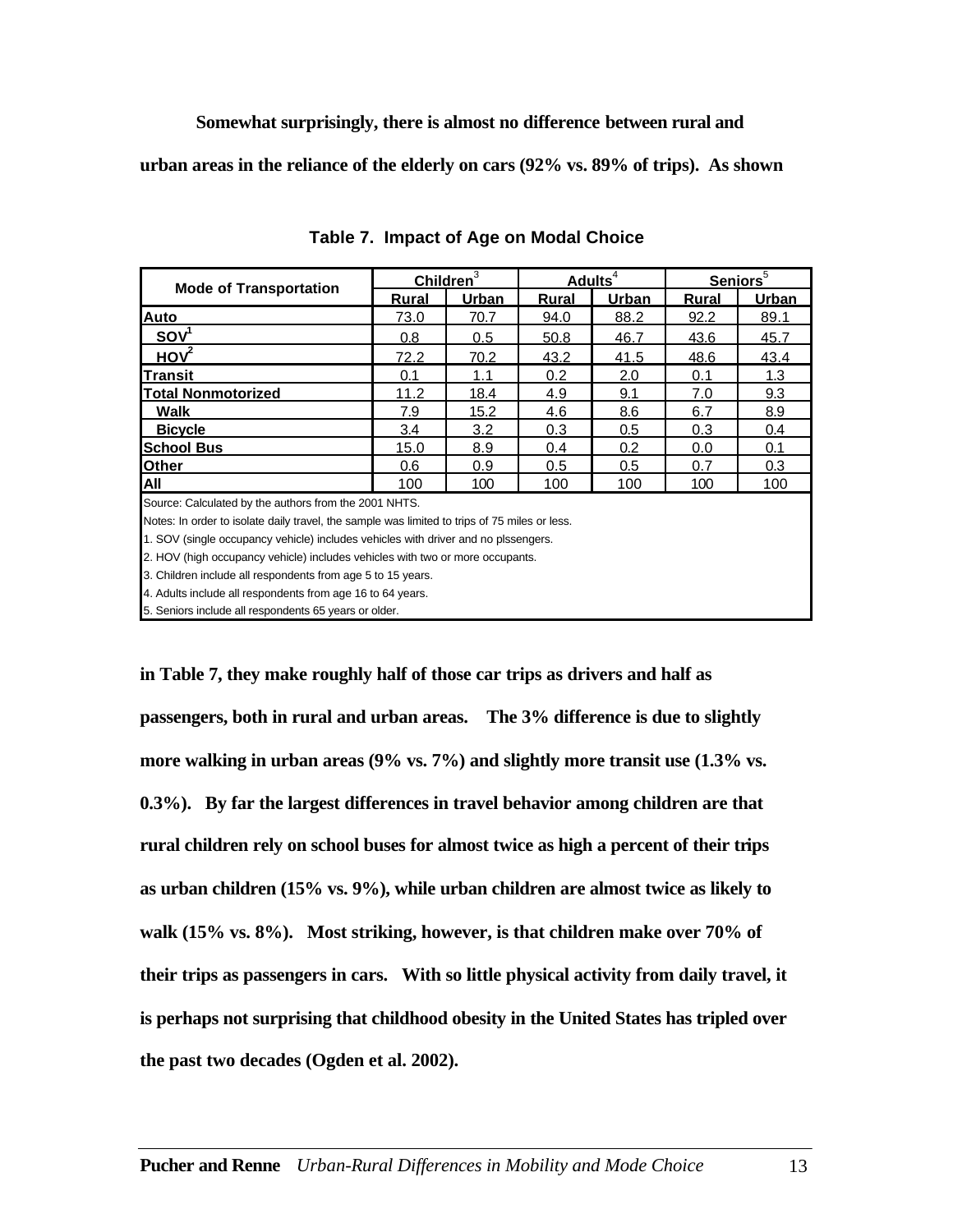**Similarly, both rural and urban elderly in the United States miss out on the daily physical exercise they would get from walking or cycling for some local trips. While Americans 65 years of age or older make less than 10% of their trips by walking or cycling, Germans and Dutch who are 75 years of age or older make 48%-55% of all their daily trips by either walking or cycling. That much higher reliance on active transport modes in Europe probably contributes to average healthy life expectancies (i.e. without major disabilities) that are 2.5 to 4.4 years longer than in the United States, in spite of per-capita health expenditures that are only half as high in Europe (World Health Organization 2001, Organization for Economic Cooperation and Development 2002, Pucher and Dijkstra 2003).**

| <b>Mode of Transportation</b>                                                                                                                             | All                                                                |       |  |  |  |
|-----------------------------------------------------------------------------------------------------------------------------------------------------------|--------------------------------------------------------------------|-------|--|--|--|
|                                                                                                                                                           | <b>Rural</b>                                                       | Urban |  |  |  |
| Auto                                                                                                                                                      | 10.5                                                               | 7.5   |  |  |  |
| SOV <sup>1</sup>                                                                                                                                          | 10.2                                                               | 7.6   |  |  |  |
| HOV <sup>2</sup>                                                                                                                                          | 10.7                                                               | 7.5   |  |  |  |
| <b>Transit</b>                                                                                                                                            | 15.6                                                               | 8.3   |  |  |  |
| <b>Total Nonmotorized</b>                                                                                                                                 | 0.8                                                                | 0.8   |  |  |  |
| Walk                                                                                                                                                      | 0.7                                                                | 0.7   |  |  |  |
| <b>Bicycle</b>                                                                                                                                            | 1.5                                                                | 1.9   |  |  |  |
| <b>School Bus</b>                                                                                                                                         | 8.6                                                                | 5.3   |  |  |  |
| All                                                                                                                                                       | 9.8                                                                | 6.8   |  |  |  |
| Source: Calculated by the authors from the 2001 NHTS.<br>Notes: In order to isolate daily travel, the sample was limited to trips of 75<br>miles or less. |                                                                    |       |  |  |  |
| 1. SOV (single occupancy vehicle) includes vehicles with driver and no<br>plssengers.                                                                     |                                                                    |       |  |  |  |
| occupants.                                                                                                                                                | 2. HOV (high occupancy vehicle) includes vehicles with two or more |       |  |  |  |

**Table 8. Average Trip Length by Mode and Income Class**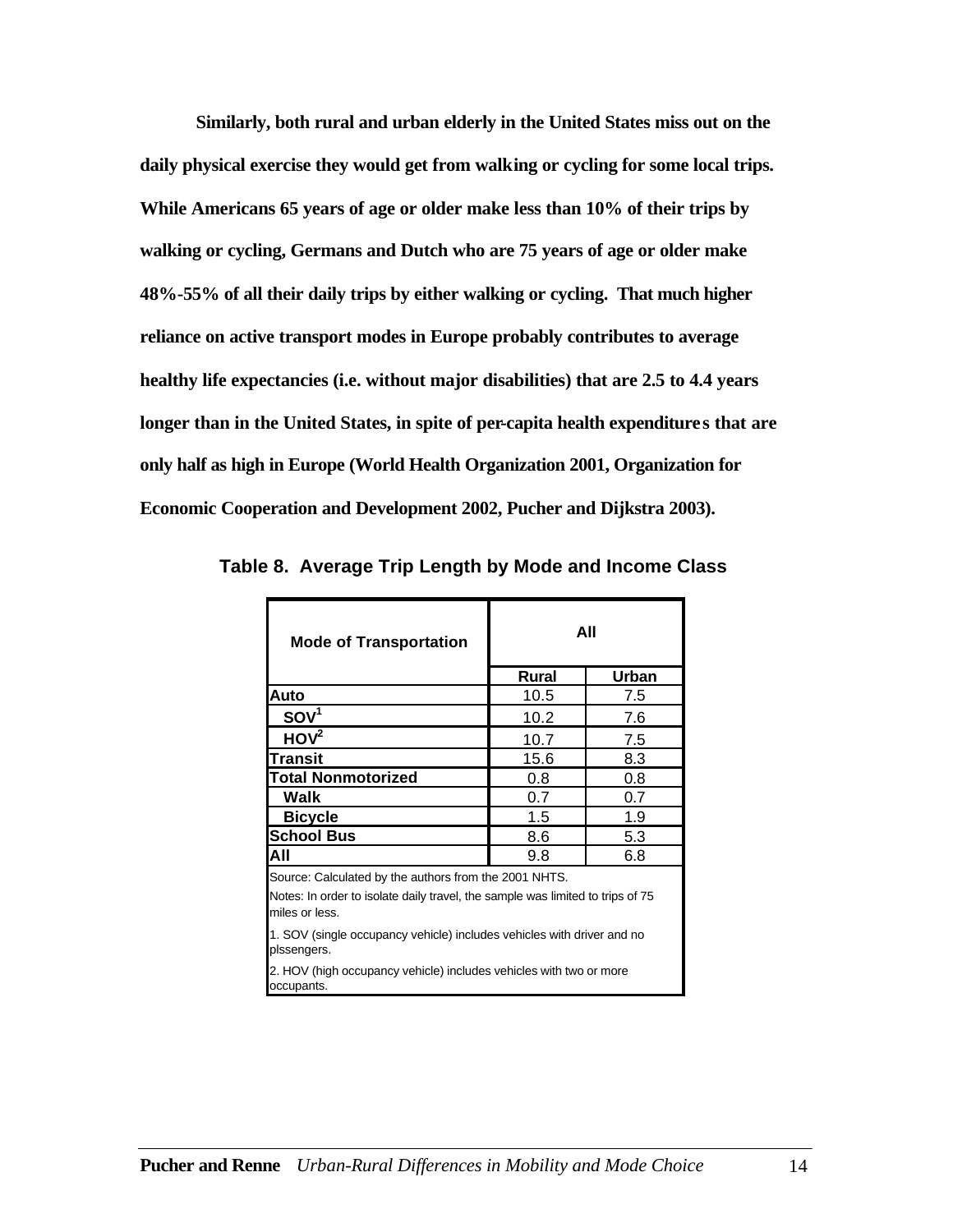| <b>Means of Transportation</b>                                                                |                                                                                    | <b>Work and Work</b><br><b>Related</b> | <b>Non-Work</b> |               |  |  |  |
|-----------------------------------------------------------------------------------------------|------------------------------------------------------------------------------------|----------------------------------------|-----------------|---------------|--|--|--|
|                                                                                               | <b>Rural</b>                                                                       | Urban                                  | Rural           | Urban         |  |  |  |
| Auto                                                                                          | 96.8                                                                               | 92.1                                   | 89.2            | 84.7          |  |  |  |
| SOV <sup>1</sup>                                                                              | 79.2                                                                               | 75.4                                   | 30.5            | 29.2          |  |  |  |
| HOV <sup>2</sup>                                                                              | 17.6                                                                               | 16.7                                   | 58.6            | 55.5          |  |  |  |
| <b>Transit</b>                                                                                | 0.1                                                                                | 3.7                                    | 0.1             | $1.2^{\circ}$ |  |  |  |
| <b>Total Nonmotorized</b>                                                                     | 2.3                                                                                | 3.9                                    | 6.9             | 11.8          |  |  |  |
| Walk                                                                                          | 2.0                                                                                | 3.4                                    | 6.0             | 10.8          |  |  |  |
| <b>Bicycle</b>                                                                                | 0.2                                                                                | 0.5                                    | 0.9             | 1.0           |  |  |  |
| <b>School Bus</b>                                                                             | 0.3                                                                                | 0.1                                    | 3.3             | 1.8           |  |  |  |
| lOther                                                                                        | $0.5\,$                                                                            | 0.3                                    | 0.6             | 0.5           |  |  |  |
| <b>AII</b>                                                                                    | 100                                                                                | 100                                    | 100             | 100           |  |  |  |
| Source: Calculated by the authors from the 2001 NHTS.                                         |                                                                                    |                                        |                 |               |  |  |  |
| Notes: In order to isolate daily travel, the sample was limited to trips of 75 miles or less. |                                                                                    |                                        |                 |               |  |  |  |
|                                                                                               | 1. SOV (single occupancy vehicle) includes vehicles with driver and no plssengers. |                                        |                 |               |  |  |  |
| 2. HOV (high occupancy vehicle) includes vehicles with two or more occupants.                 |                                                                                    |                                        |                 |               |  |  |  |

## **Table 9. Modal Choice by Trip Purpose**

## **Differences in trip length and purpose**

**Surely the least surprising difference between travel in rural and urban areas is that rural trips tend to be much longer. As shown in Table 8, the biggest differences are for transit trips, which are 87% longer in rural areas, and school bus trips, which are 62% longer. Car trips are only 40% longer. The much longer transit trip lengths is probably due to the inevitably circuitous routing of public transit in low-density areas. Since there are also fewer passengers per bus, rural transportation is quite expensive to provide, requiring much higher subsidies per passenger than urban transit,<sup>2</sup> yet providing much less frequent service and more indirect, time-consuming routing (Federal Transit Administration 2003, American Public Transportation Association 2003, Community Transportation Association of**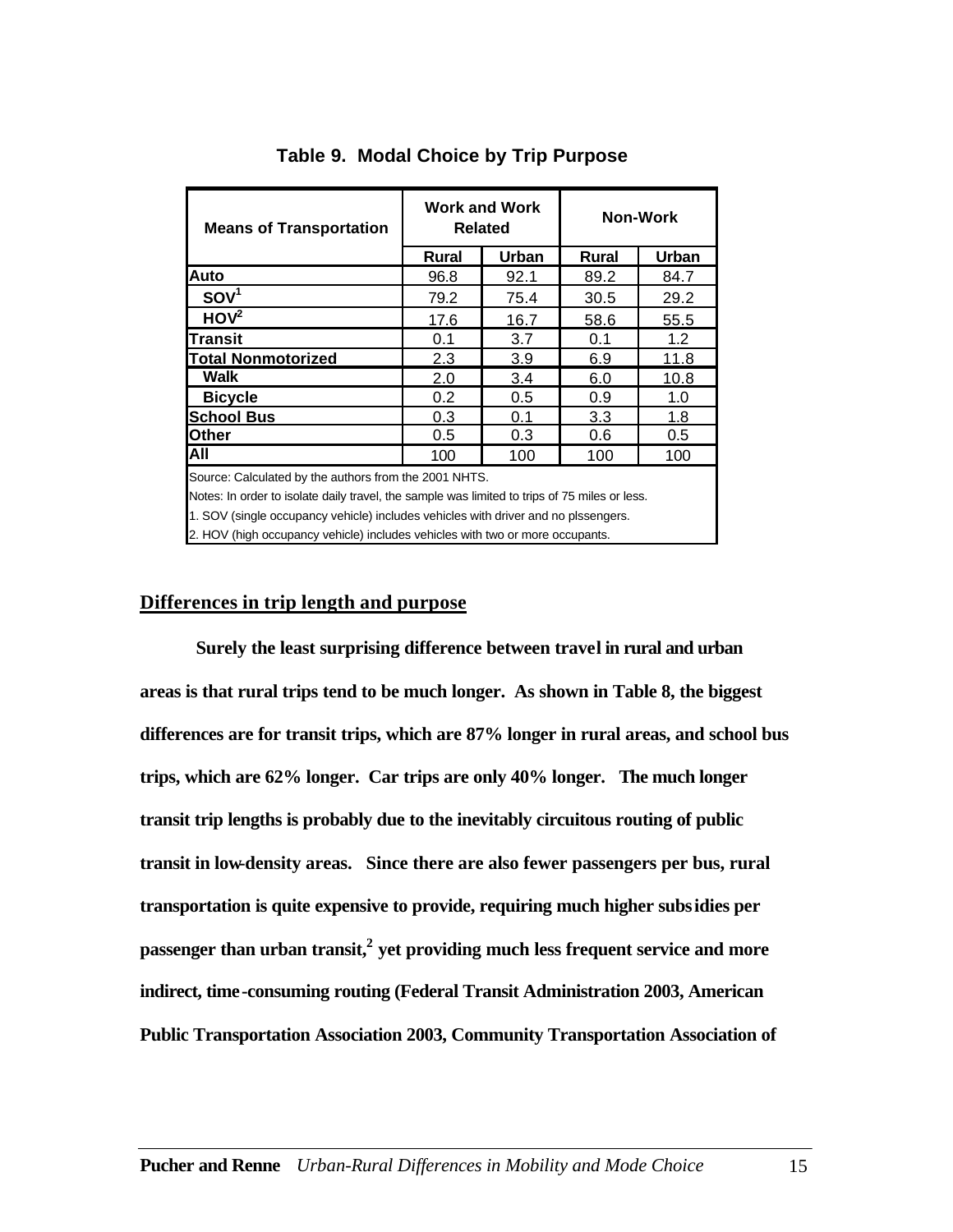**America 2003). As one might expect, walk trips are equally short in both rural and urban areas, but surprisingly, urban bike trips are considerably longer.**

**The car is most dominant for the work trip, accounting for 97% of all journeys to work in rural areas and 92% in urban areas (see Table 9). That suggests that it is almost impossible to get to jobs in rural areas without cars. Moreover, 82% of both rural and urban car commuters drive alone to work (SOV as percent of total auto). By comparison, carpooling (HOV) is almost twice as likely as driving alone for non-work trips, presumably because family members are more likely to be along for shopping, school, social, and recreational trips.**

**Currently used for only a tenth of one percent of both work and non-work trips, public transit is virtually irrelevant for anyone in rural areas trying to reach anything. Transit is far more important for work commutation in urban areas, but even there it only accounts for 4% of trips. Walking is about three times as important for non-work trips as it is for work trips, both for urban and rural areas. That suggests that it is mainly for recreational trips where travel speed is not the criterion. Due to longer distances between places in rural areas, walking accounts for roughly half the share of travel as in urban areas. Similarly, bicycling is much more important for non-work trips, both in urban and rural areas.**

### **Conclusions**

**The overwhelming impression left from this comparison of urban and rural travel behavior in the United States is that for both types of areas, and for all social and economic groups, the car is the overwhelmingly dominant mode. Regardless of age, income, and race, everyone tends to rely on the private car for all their travel**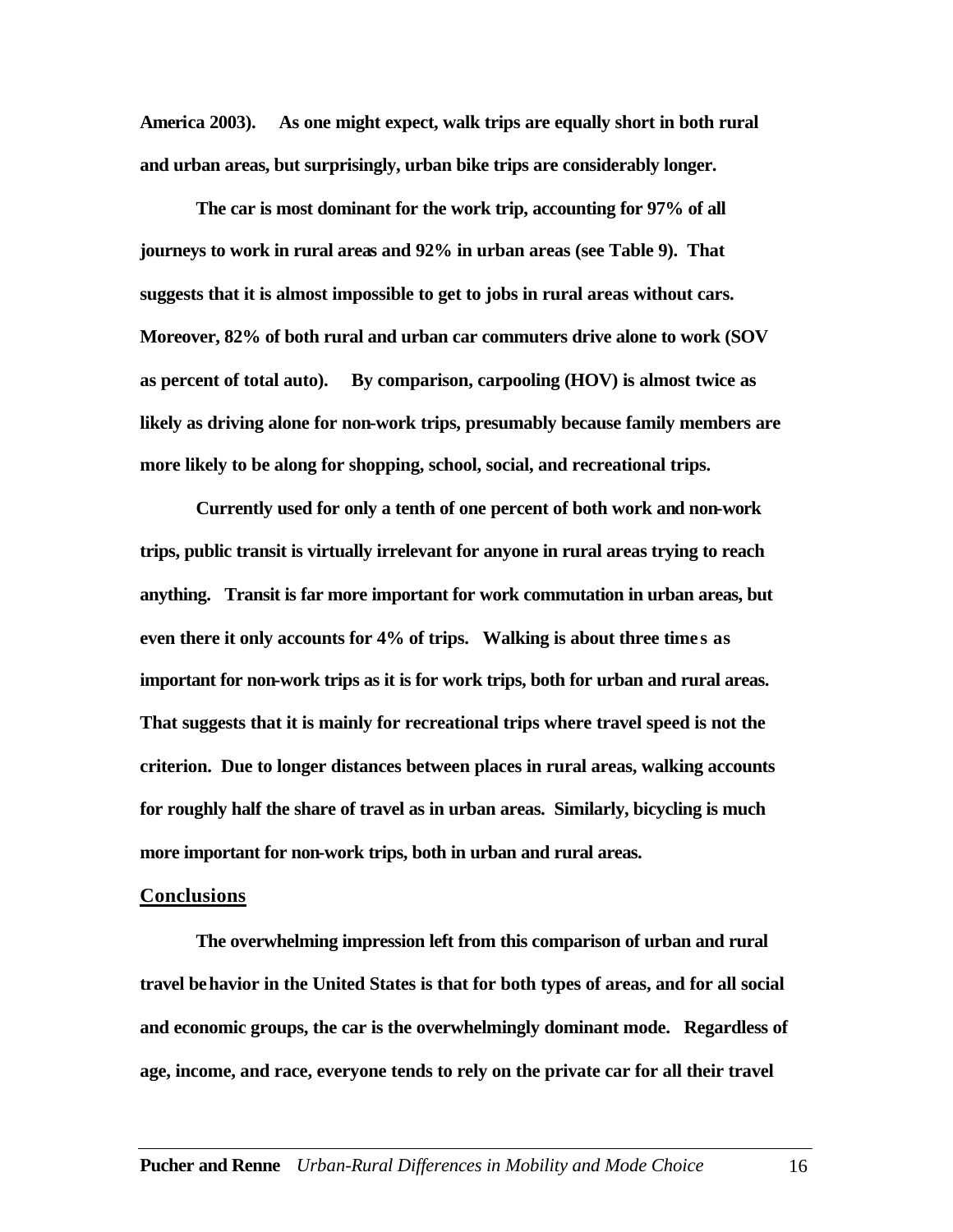**needs. The degree of auto-dependence is somewhat higher, however, in rural areas, where public transit is rare, and most trips are too long for walking or cycling.** 

**A somewhat more surprising finding is that the poor and elderly in rural areas are at least as mobile as their urban counterparts, making roughly as many trips per day and covering much more mileage. That higher mobility results largely from the lower density and more scattered trip origins and destinations in rural areas. Nevertheless, most rural poor are by no means immobilized by their lack of economic resources. Moreover, almost 90% of poor rural households own at least one car. Similarly, the rural elderly get around much more often and cover longer distances than their urban age cohorts.** 

**The finding that mobility levels in rural areas are, in fact, at least as high as in urban areas does not mean that accessibility is not a problem for rural households. In particular, those without cars or unable to drive are clearly at a disadvantage in rural areas, since few destinations can be reached without a car. Moreover, the very lack of options to the car may, in itself, have a detrimental impact on quality of life, restricting independence and flexibility of travel and limiting opportunities for daily exercise, especially by walking or cycling.**

**Levels of mobility in rural areas are quite high for the vast majority of residents. Of course, the longer distances traveled per person per day in rural areas are mainly a reflection of the low density and dispersed locations of destinations. While they force rural households to be more mobile, that greater mobility can hardly be viewed as a benefit, since it requires more time and money spent traveling. Since we have only been able to measure mobility, we cannot really**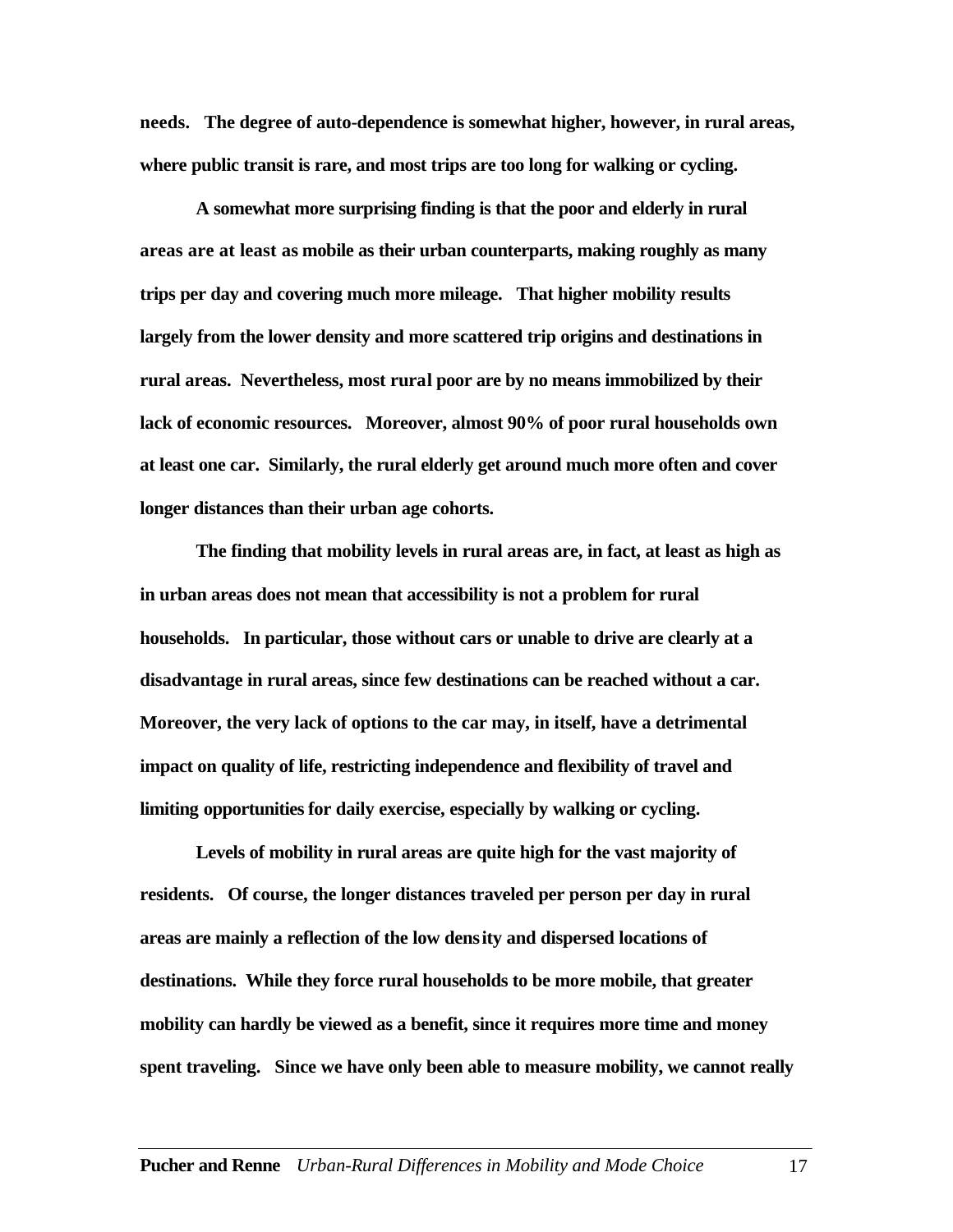**assess the actual accessibility deprivation of any group in rural America. Surely,** 

**this is a topic for much more detailed research, including surveys that measure not** 

**only actual travel behavior but also travel needs.** 

## **References:**

- **American Public Transportation Association (2002)** *Public Transportation Fact Book 2002***. American Public Transportation Association, Washington, DC.**
- **Beale C (1999) Nonmetro population rebound: Still real but diminishing.** *Rural Conditions and Trends* **9(2): 20-27.**
- **Borgen, S (1998) You can get there from here.** *Community Transportation* **16(3): 10- 33.**
- **Community Transportation Association of America (2004)** *National Summary Statistics for Federally Funded Rural Transit Programs***. CTAA, Washington, DC. Accessible at: http://www.ctaa.org/ntrc/directories/intro\_5311.asp**
- **Foster N, Damiano P, Momany E & McLeran H (1995) Travel pattern of rural elders.** *Transportation Quarterly* **49(3): 51-65.**
- **Federal Transit Administration (2003***) 2002 Statistical Summaries: Grant Assistance Programs***. U.S. Department of Transportation, Washington, DC.**
- **Federal Transit Administration (2003)** *National Transit Database 2001***. U.S. Department of Transportation, Washington, DC.**
- **Glascow N & Blakely R (2000) Older nonmetropolitan residents' evalutations of their transportation arrangements.** *Journal of Applied Gerontology* **19 (1): 95- 116.**
- **Hagerstrand T (1970) What about people in regional science?** *Papers of the Regional Sciences Association* **24: 7-21.**
- **Halfacre K (1995) Talking about rurality: Social representations of rural as expressed by the residents of six English parishes.** *Rural Studies* **1:1-20.**
- **Handy S & Niemeier D (1997) Measuring accessibility.** *Environment and Planning* **A29: 1175-1194.**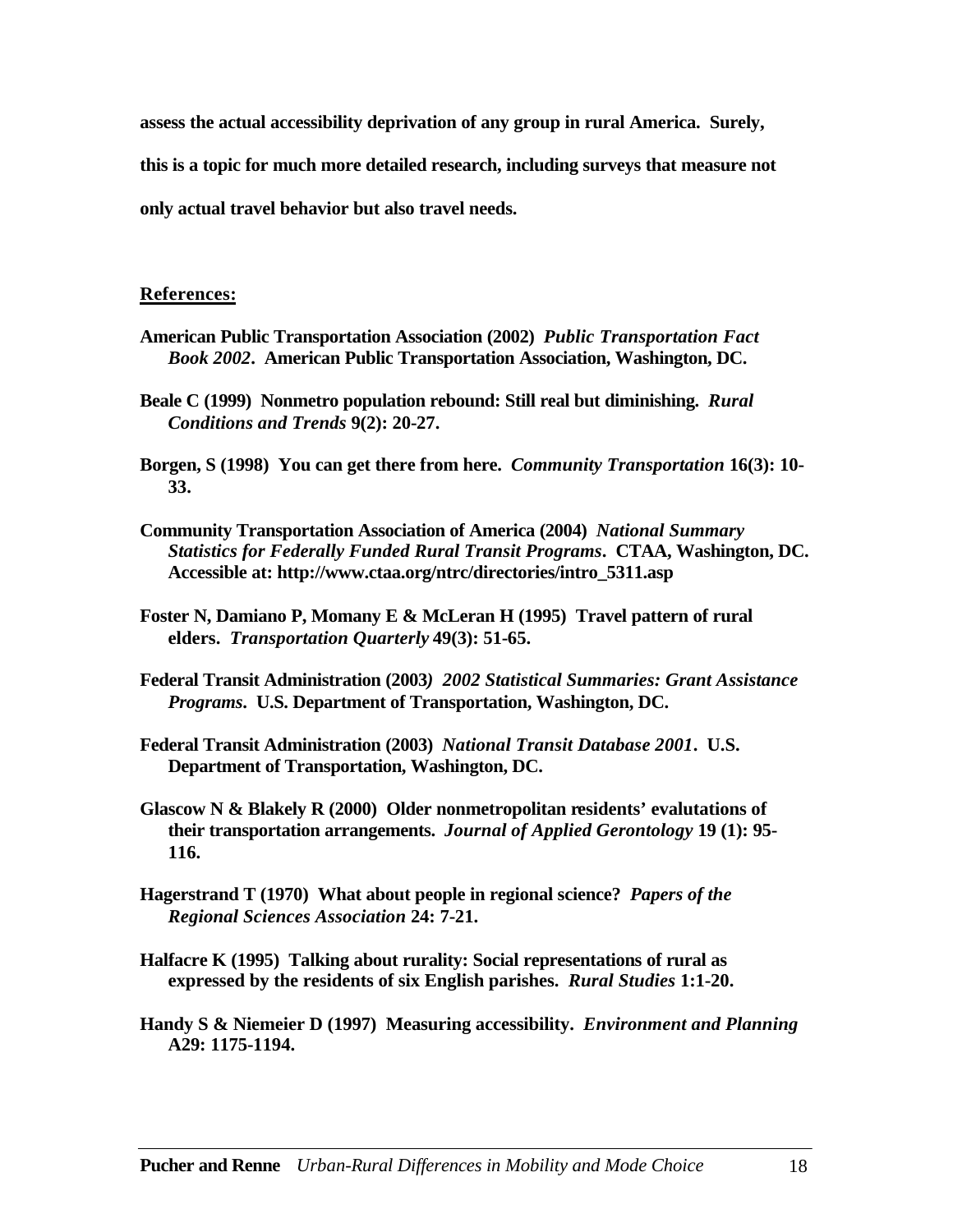- **Hanson S (1996) Getting there. In: Hanson S (ed)** *Geography of Urban Transportation* **(pp 3-25). Guilford Press, New York.**
- **Hibbard M & Roemer C (1999) Planning the global countryside: Comparing approaches to teaching rural planning.** *Journal of Planning Education and Research* **19: 44-56.**
- **Ingram D (1971) The concept of accessibility: A search for an operational form.**  *Regional Studies* **5(2): 101-107.**
- **Lapping M, Daniels T & Keller J (1989)** *Rural Planning and Development in the United States***. Guilford Press, New York.**
- **Lapping M (1992) American rural planning, development policy, and the centrality of the federal State: An interpretative history.** *Rural History: Economic, Society, Culture* **3(2): 219-242.**
- **Meyer M & Miller E (2001)** *Urban Transportation Planning***. McGraw-Hill, New York.**

**Mosley M (1979)** *Accessibility: The Rural Challenge***. Methuen, London.**

- **Ogden C, Flegal K, Carroll M & Johnson C (2002). Prevalence and trends in overweight among US children and adolescents.** *Journal of the American Medical Association* **288: 1728-1732.**
- **Organization for Economic Cooperation and Development (2002)** *Total Expenditures on Health per Capita, 1960-2000, in US Dollars, Purchasing Power Parity***. OECD, Washington, DC. Accessible at: http://www.oecd.org/xls/M00031000/M00031378.xls**

**Pacione M (2001)** *Urban Geography: A Global Perspective***. Routledge, London.**

- **Pucher J & Dijkstra L (2003) Promoting safe walking and cycling to improve public health: Lessons from the Netherlands and Germany.** *American Journal of Public Health* **93: 1509-1516.**
- **Pucher J & Renne J (2003) Socioeconomics of urban travel: Evidence from the 2001 NHTS.** *Transportation Quarterly* **57(3): 49-78.**
- **Ricketts T, Johnson-Webb K & Taylor P (1998)** *Definitions of Rural: A Handbook for Health Policy Makers and Researchers***. North Carolina Rural Research Health Program, University of North Carolina, Chapel Hill, NC**
- **Rosenbloom S (2002) Facing societal challenges: The need for new paradigms in rural transit service.** *Community Transportation* **20(4): 16-27.**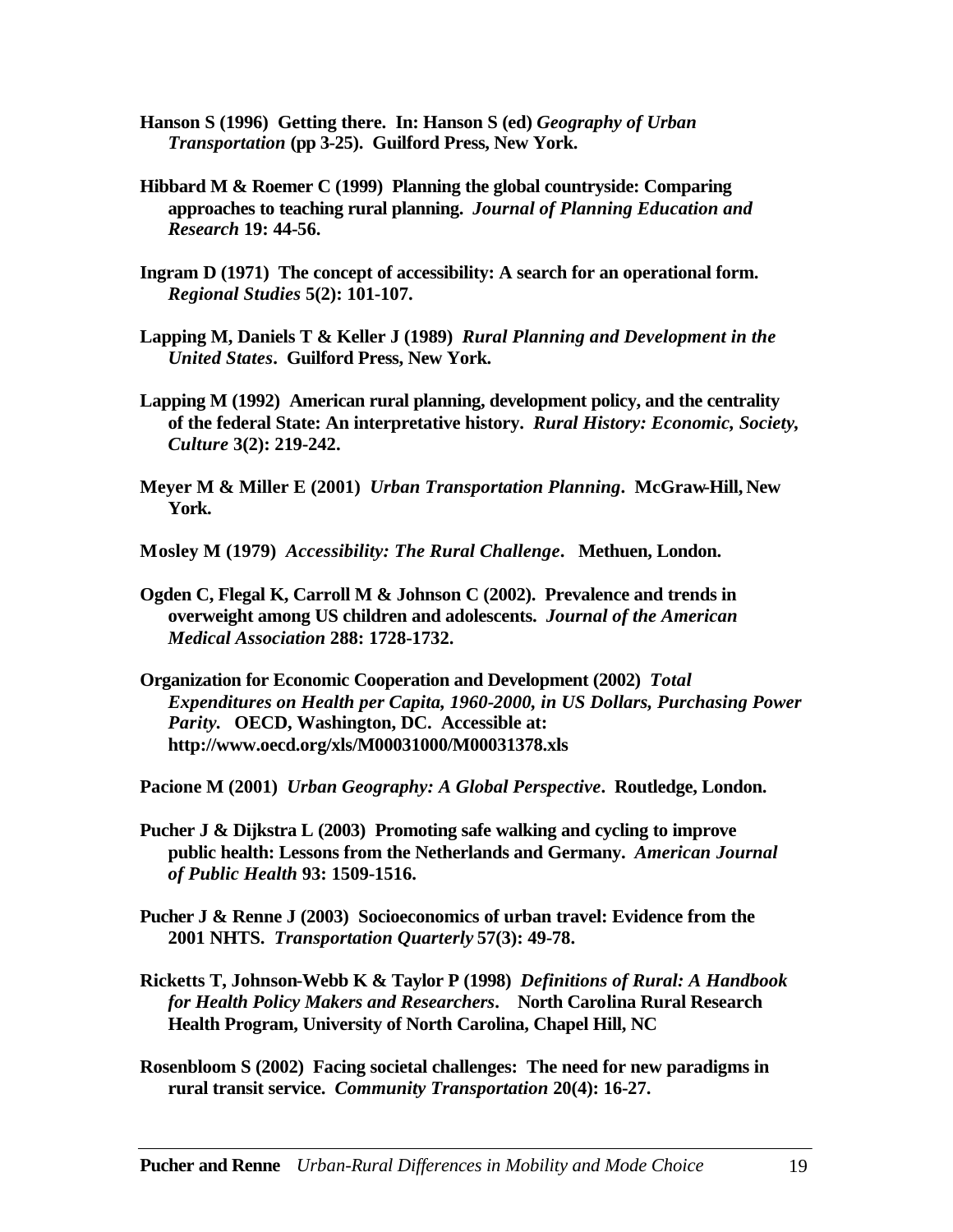**Rosenbloom S (2003) Facing societal challenges: The need for new paradigms in rural transit service.** *Journal of Public Transportation* **6(1): 1-18.**

**Schaeffer K & Sclar E (1980)** *Access for All***. Columbia University Press, New York.**

- **Strunkel E (1997) Rural public transportation and the mobility of older persons: Paradigms for policy. Journal of Aging and Social Policy 9(3): 67-86.**
- **Transportation Research Board (1999)** *New Paradigms for Local Public Transportation Organizations* **(TCRP Report 53). National Academy of Sciences, Washington, DC.**
- **U.S. Department of Agriculture (1997)** *Understanding Rural America***. Washington, DC, U.S. Department of Agrigulture, Economic Research Service. Accessible at: http://www.ers.usda.gov/publications/aib710/**
- **U.S. Department of Agriculture (2002)** *Rural America at a Glance: Nonmetro population change: 1990-2000* **(Rural Development Research Report No. 94-1). USDA Economic Research Service, Washington, DC. Accessible at: http://www.ers.usda.gov/publications/rdrr94-1/**
- **U.S. Department of Commerce (2002a)** *Census 2000 Basics***. U.S. Government Printing Office, Washington, DC**
- **U.S. Department of Commerce (2002b)** *Census 2000 Urban and Rural Classification***. U.S Census Bureau, Washington, DC. Accessible at: http://www.census.gov/geo/www/ua/ua\_2k.html.**
- **U.S. Department of Commerce (2003)** *Statistical Abstract of the United States***. U.S Government Printing Office, Washington, DC.**
- **U.S. Department of Health and Human Services (2002)** *One Department Serving Rural America: HHS Rural Task Force Report to the Secretary***. Office of Rural Health Policy, U.S. Department of Health and Human Services, Washington, DC.**
- **U.S. Department of Transportation (2001)** *Planning for Transportation in Rural Areas***. Federal Highway Adminstration, Washington, DC.**
- **U.S. Department of Transportation (1999)** *1995 Nationwide Personal Transportation Survey***. Federal Highway Administration, Washington, DC,**
- **U.S. Department of Transportation (2003)** *2001 National Household Travel Survey.* **Washington, DC, Federal Highway Administration and Bureau of Transportation Statistics. Accessible at: http://nhts.ornl.gov/2001/index.shtml.**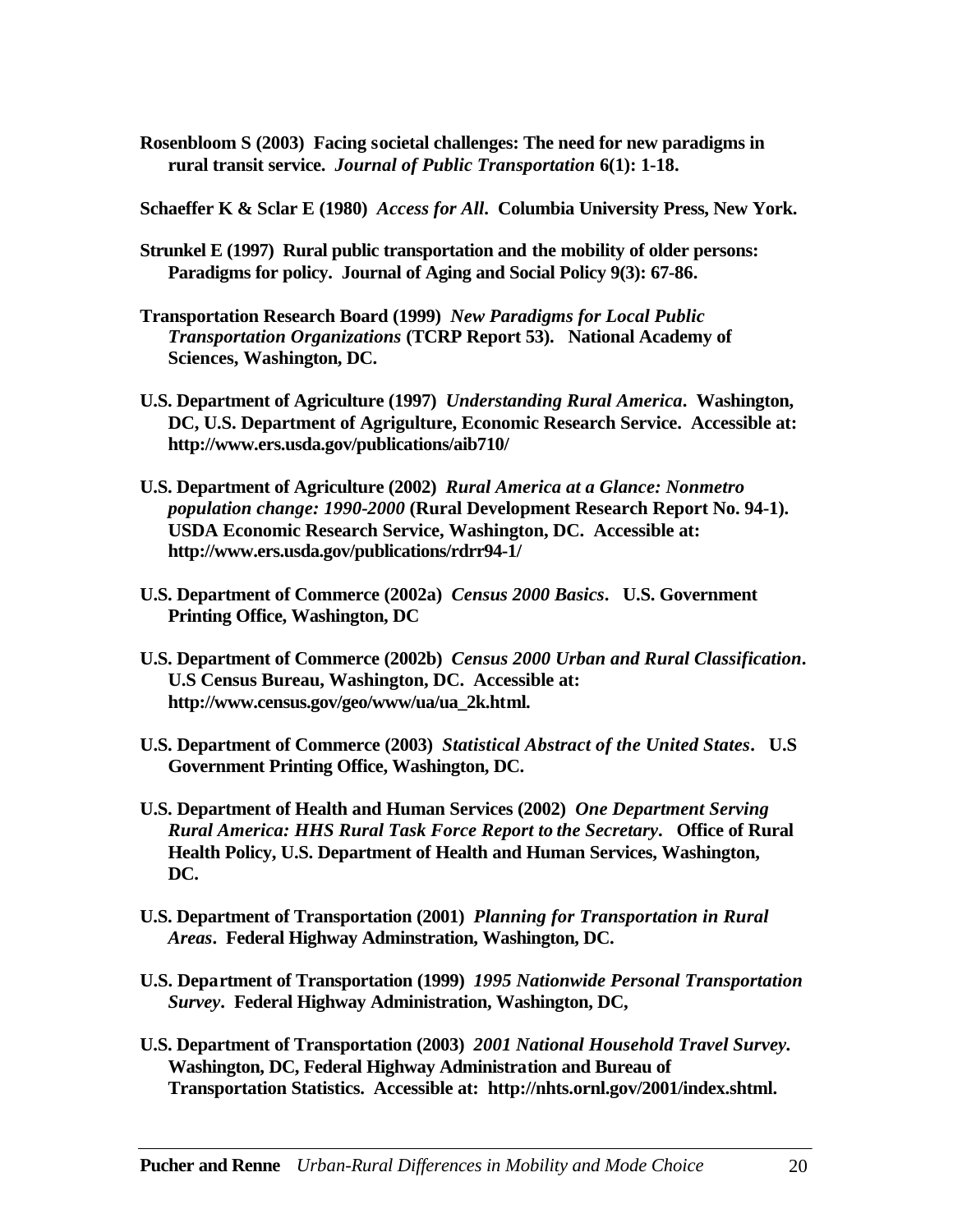# **World Health Organization (2001***) Estimates of Healthy Life Expectancy for 191 Countries in the Year 2000: Methods and Results***. World Health Organization, Geneva, Switzerland.**

# **Endnotes**

 $\overline{a}$ 

 $<sup>1</sup>$  Incomes in rural and urban areas are not fully comparable, since the cost of living in rural areas can be</sup> considerably lower than in most urban areas. Moreover, there are substantial variations in costs of living among regions of the country, and these data aggregate survey responses from every part of the country. It was not possible to obtain any Census breakdowns of cost of living between rural and urban areas, but it seems certain that reported nominal incomes of rural households understate their real incomes or purchasing power relative to urban households.

 $^2$  The higher cost of providing transit services to rural areas is mainly due to primary reliance on demandresponsive paratransit services in small buses or vans, which virtually always costs more than conventional transit in full-sized buses. Paratransit services in urban areas are also much more expensive than regular bus service, but they account for less than one percent of urban transit riders.

### **AUTHOR BIOS:**

**JOHN PUCHER is a professor in the Bloustein School of Planning and Public Policy at Rutgers University (New Brunswick, New Jersey). Since earning a Ph.D. at the Massachusetts Institute of Technology in 1978, Pucher has conducted research on a wide range of topics in transport economics and finance, including numerous projects he has directed for the U.S. Department of Transportation, the Canadian government, and various European ministries of transport. In 1996 Macmillan Press (UK) published** *The Urban Transport Crisis in Europe and North America***, which summarizes Pucher's comparative research on transport systems, travel behavior, and public policies. Currently, his research focuses on walking and bicycling, and in particular, how American cities could learn from European policies to improve the safety, convenience, and feasibility of these non-motorized modes in the United States. Pucher is co-principal investigator of a project for the Robert Wood Johnson Foundation that examines the need for Americans to increase their walking and cycling for daily transportation as the best way to ensure adequate levels of physical exercise and enhance overall public health. He is also working on a ped/bike bill of rights that would improve walking and cycling conditions in American cities by reforming existing traffic statutes, which currently favor the motorized modes***.*

**JOHN LUCIANO RENNE is a PhD Candidate and Lecturer at the Bloustein School of Planning and Public Policy at Rutgers University. He is also a Project Manager at the Voorhees Transportation Center where he is currently developing a strategy to measure the "success" of transit-oriented development for the Transportation Research Board. Renne is an FHWA Dwight David Eisenhower Transportation Fellow and Eno Transportation Foundation Fellow. He recently published with John Pucher "Socioeconomics of Urban Travel: Evidence from the 2001 NHTS" in the Summer 2003 edition of** *Transportation Quarterly.*